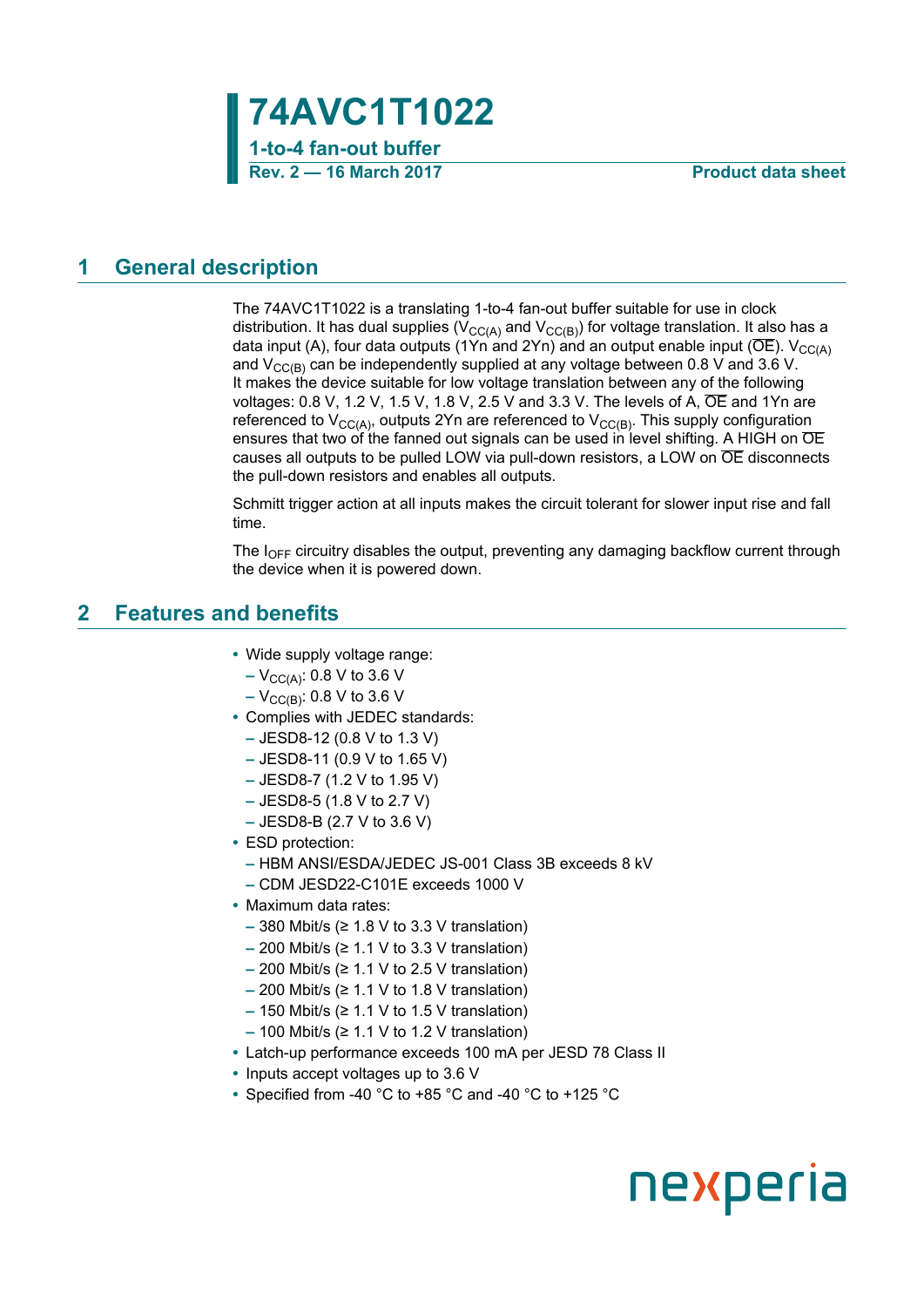**1-to-4 fan-out buffer**

# <span id="page-1-0"></span>**3 Ordering information**

| <b>Table 1. Ordering information</b> |                             |             |                                                                                                              |                |
|--------------------------------------|-----------------------------|-------------|--------------------------------------------------------------------------------------------------------------|----------------|
| <b>Type number</b>                   | <b>Package</b>              |             |                                                                                                              |                |
|                                      | <b>Temperature</b><br>range | <b>Name</b> | <b>Description</b>                                                                                           | <b>Version</b> |
| 74AVC1T1022DP                        | -40 °C to +125 °C           | TSSOP10     | plastic thin shrink small outline package; 10 leads;<br>body width 3 mm                                      | SOT552-1       |
| 74AVC1T1022GU                        | -40 °C to +125 °C           | XQFN10      | plastic, extremely thin quad flat package; no leads;<br>10 terminals; body $1.40 \times 1.80 \times 0.50$ mm | SOT1160-1      |

## <span id="page-1-1"></span>**4 Marking**

| <b>Table 2. Marking codes</b> |                     |  |  |  |
|-------------------------------|---------------------|--|--|--|
| <b>Type number</b>            | <b>Marking code</b> |  |  |  |
| 74AVC1T1022DP                 | B <sub>2</sub>      |  |  |  |
| 74AVC1T1022GU                 | B <sub>2</sub>      |  |  |  |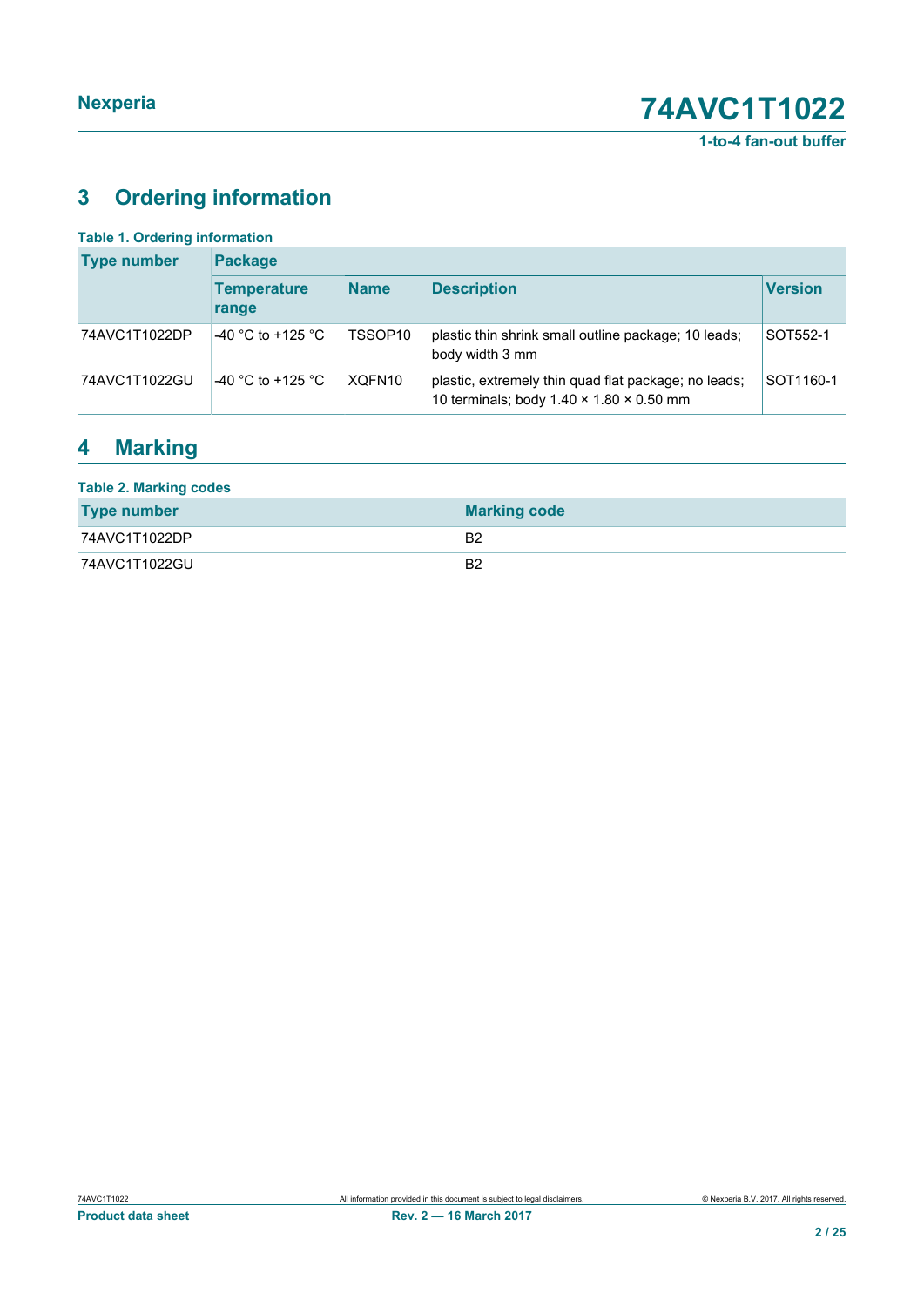**1-to-4 fan-out buffer**

# <span id="page-2-0"></span>**5 Functional diagram**

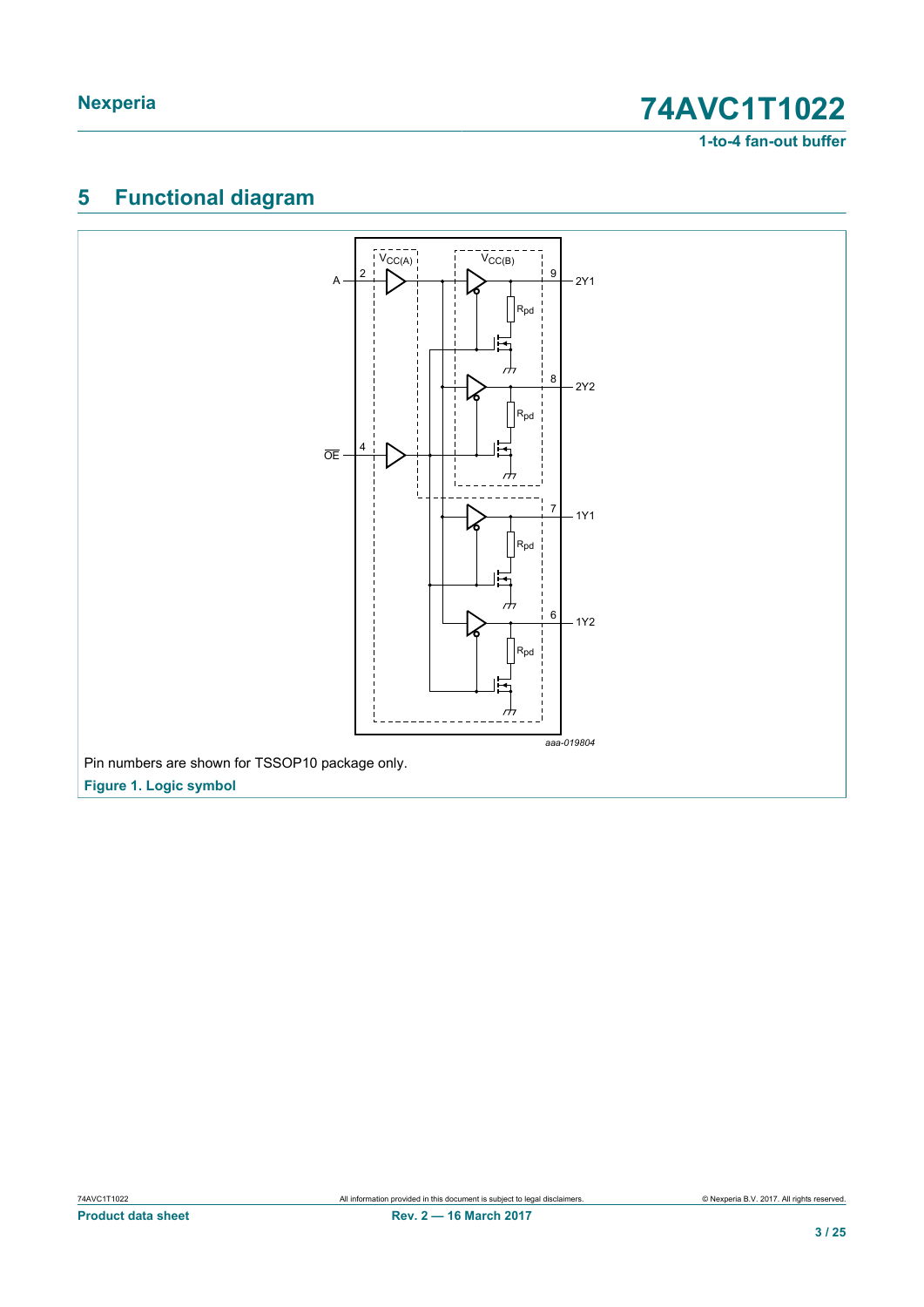### **1-to-4 fan-out buffer**

## <span id="page-3-1"></span>**6 Pinning information**

### <span id="page-3-2"></span><span id="page-3-0"></span>**6.1 Pinning**



### <span id="page-3-3"></span>**6.2 Pin description**

| <b>Table 3. Pin description</b> |                 |                  |                                                               |  |  |
|---------------------------------|-----------------|------------------|---------------------------------------------------------------|--|--|
| <b>Symbol</b>                   | Pin             |                  | <b>Description</b>                                            |  |  |
|                                 | <b>SOT552-1</b> | <b>SOT1160-1</b> |                                                               |  |  |
| $V_{CC(A)}$                     |                 | 10               | supply voltage A                                              |  |  |
| A                               | 2               |                  | data input (referenced to $V_{CC(A)}$ )                       |  |  |
| GND <sup>[1]</sup>              | 3, 5            | 2, 4             | ground $(0 V)$                                                |  |  |
| <b>OE</b>                       | 4               | 3                | output enable input (active LOW) (referenced to $V_{CC(A)}$ ) |  |  |
| 1Y1, 1Y2                        | 7, 6            | 6, 5             | data outputs (referenced to $V_{CC(A)}$ )                     |  |  |
| 2Y1, 2Y2                        | 9, 8            | 8, 7             | data outputs (referenced to $V_{CC(B)}$ )                     |  |  |
| $V_{CC(B)}$                     | 10              | 9                | supply voltage B                                              |  |  |

[1] All GND pins must be connected to ground (0 V).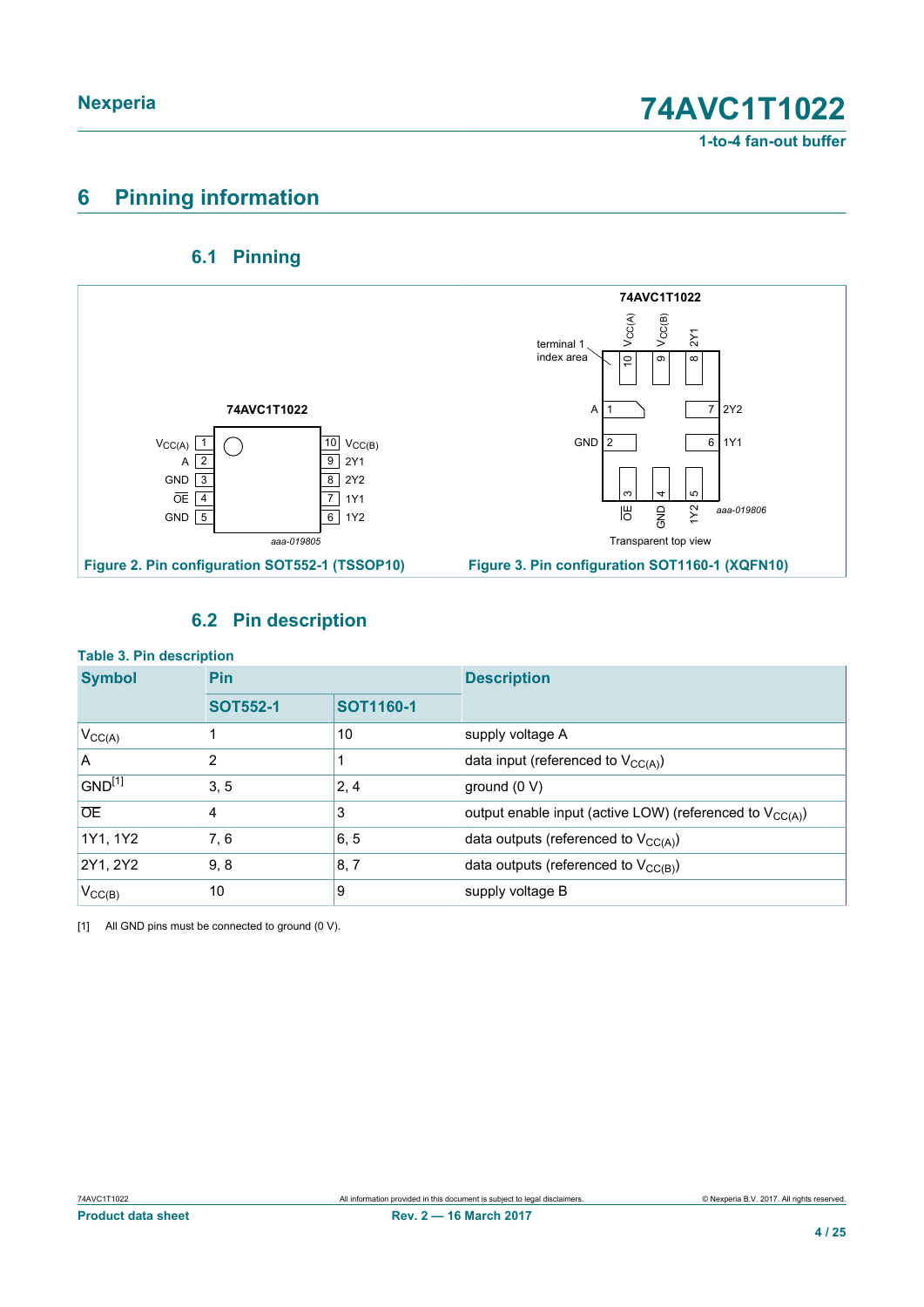## <span id="page-4-4"></span><span id="page-4-1"></span><span id="page-4-0"></span>**7 Functional description**

#### <span id="page-4-3"></span><span id="page-4-2"></span>**Table 4. Function table [\[1\]](#page-4-0)**

| <b>Inputs</b> |           | <b>Output</b> |
|---------------|-----------|---------------|
| <b>OE</b>     |           | nYn           |
|               |           |               |
|               | н         | H             |
| ΙH            | $\lambda$ |               |

[1] H = HIGH voltage level;

L = LOW voltage level;

 $X =$  don't care.

## <span id="page-4-5"></span>**8 Limiting values**

#### **Table 5. Limiting values**

*In accordance with the Absolute Maximum Rating System (IEC 60134). Voltages are referenced to GND (ground = 0 V).*

| <b>Symbol</b>       | <b>Parameter</b>        | <b>Conditions</b>                    | <b>Min</b>               | <b>Max</b>               | <b>Unit</b>  |
|---------------------|-------------------------|--------------------------------------|--------------------------|--------------------------|--------------|
| $V_{CC(A)}$         | supply voltage A        |                                      | $-0.5$                   | $+4.6$                   | V            |
| $V_{\text{CC}(B)}$  | supply voltage B        |                                      | $-0.5$                   | $+4.6$                   | V            |
| $V_{I}$             | input voltage           | $[1]$                                | $-0.5$                   | $+4.6$                   | V            |
| $V_{\rm O}$         | output voltage          | [1] [2] [3]<br>$\overline{OE}$ = LOW | $-0.5$                   | $VCCO + 0.5$             | V            |
|                     |                         | $[1]$<br>$\overline{OE}$ = HIGH      | $-0.5$                   | $+4.6$                   | V            |
| $ I_{\mathsf{IK}} $ | input clamping current  | $V_1 < 0 V$                          | -50                      | $\overline{\phantom{a}}$ | mA           |
| $I_{OK}$            | output clamping current | $V_0 < 0 V$                          | -50                      | $\overline{\phantom{a}}$ | mA           |
| $I_{\rm O}$         | output current          | $[2]$<br>$VO$ = 0 V to $VCCO$        | $\blacksquare$           | ±50                      | mA           |
| $I_{\rm CC}$        | supply current          | $I_{CC(A)}$ or $I_{CC(B)}$           |                          | 100                      | mA           |
| <b>I</b> GND        | ground current          |                                      | $-100$                   | $\overline{\phantom{a}}$ | mA           |
| $T_{\text{stg}}$    | storage temperature     |                                      | -65                      | $+150$                   | $^{\circ}$ C |
| $P_{\text{tot}}$    | total power dissipation | $T_{amb}$ = -40 °C to +125 °C        |                          |                          |              |
|                     |                         | $[4]$<br>TSSOP10 package             | $\overline{\phantom{a}}$ | 250                      | mW           |
|                     |                         | XQFN10 package                       |                          | 250                      | mW           |

[1] The minimum input voltage ratings and output voltage ratings may be exceeded if the input and output current ratings are observed.

[2]  $V_{\text{CCO}}$  is the supply voltage associated with the output port.

 $[3]$  V<sub>CCO</sub> + 0.5 V should not exceed 4.6 V.

 $[4]$  For TSSOP10 package: above 125°C, the value of P<sub>tot</sub> derates linearly with 8.33 mW/K.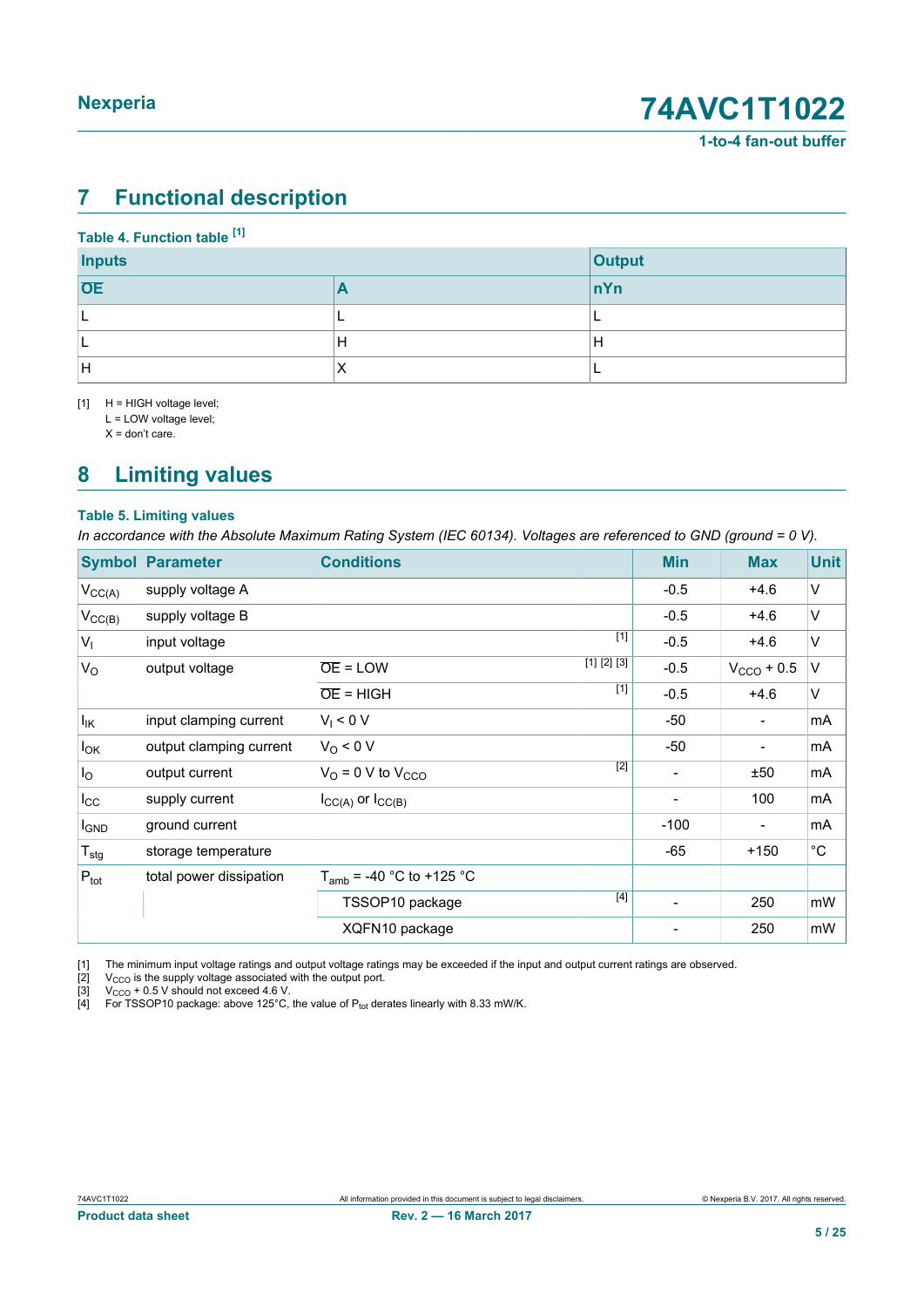**1-to-4 fan-out buffer**

## <span id="page-5-1"></span><span id="page-5-0"></span>**9 Recommended operating conditions**

| Table 6. Recommended operating conditions |                                     |                                |              |                  |             |  |  |  |  |
|-------------------------------------------|-------------------------------------|--------------------------------|--------------|------------------|-------------|--|--|--|--|
|                                           | <b>Symbol Parameter</b>             | <b>Conditions</b>              | <b>Min</b>   | <b>Max</b>       | <b>Unit</b> |  |  |  |  |
| $V_{CC(A)}$                               | supply voltage A                    |                                | 0.8          | 3.6              | V           |  |  |  |  |
| $V_{CC(B)}$                               | supply voltage B                    |                                | 0.8          | 3.6              | ٧           |  |  |  |  |
| $ V_1 $                                   | input voltage                       |                                | $\mathbf{0}$ | 3.6              | V           |  |  |  |  |
| $V_{\rm O}$                               | output voltage                      | $[1]$<br>$\overline{OE}$ = LOW | $\mathbf 0$  | V <sub>CCO</sub> | V           |  |  |  |  |
|                                           |                                     | $OE = HIGH$                    | $\Omega$     | 3.6              | V           |  |  |  |  |
| $T_{amb}$                                 | ambient temperature                 |                                | -40          | $+125$           | $^{\circ}C$ |  |  |  |  |
| $\Delta t/\Delta V$                       | input transition rise and fall rate | $V_{CC(A)} = 0.8 V$ to 3.6 V   | 0            | 200              | ns/V        |  |  |  |  |

[1]  $V_{CCO}$  is the supply voltage associated with the output port.

**Table 6. Recommended operating conditions**

## <span id="page-5-2"></span>**10 Static characteristics**

#### **Table 7. Typical static characteristics**

*At recommended operating conditions; voltages are referenced to GND (ground = 0 V).*

|                | <b>Symbol Parameter</b><br><b>Conditions</b> |                                                                                                     | $T_{amb}$ = 25 °C | <b>Unit</b> |            |           |
|----------------|----------------------------------------------|-----------------------------------------------------------------------------------------------------|-------------------|-------------|------------|-----------|
|                |                                              |                                                                                                     | <b>Min</b>        | <b>Typ</b>  | <b>Max</b> |           |
| $V_{OH}$       | HIGH-level output voltage                    | $V_I = V_{IH}$ or $V_{IL}$                                                                          |                   |             |            |           |
|                |                                              | $I_{\rm O}$ = -1.5 mA; $V_{\rm CC(A)}$ = $V_{\rm CC(B)}$ = 0.8 V                                    |                   | 0.69        |            | $\vee$    |
| $V_{OL}$       | LOW-level output voltage                     | $V_1 = V_{1H}$ or $V_{II}$                                                                          |                   |             |            |           |
|                |                                              | $IO$ = 1.5 mA; $VCC(A)$ = $VCC(B)$ = 0.8 V                                                          |                   | 0.07        |            | $\vee$    |
| h              | input leakage current                        | A, $\overline{OE}$ input; $V_1 = 0$ V or 3.6 V;<br>$V_{CC(A)} = V_{CC(B)} = 0.8 \text{ V}$ to 3.6 V |                   | ±0.025      | ±0.25      | μA        |
| $I_{OFF}$      | power-off leakage current                    | $V_1$ or $V_0$ = 0 V to 3.6 V;<br>$V_{CC(B)} = 0$ V; $V_{CC(A)} = 0.8$ V to 3.6 V                   |                   | ±0.1        | ±1         | μA        |
| $R_{pd}$       | pull-down resistance                         |                                                                                                     |                   | 50          |            | $k\Omega$ |
| C <sub>1</sub> | input capacitance                            | A, $\overline{OE}$ input; $V_1 = 0$ V or 3.3 V;<br>$V_{CC(A)} = V_{CC(B)} = 3.3 V$                  |                   | 1.2         |            | pF        |
| C <sub>O</sub> | output capacitance                           | nYn; V <sub>O</sub> = 3.3 V or 0 V; V <sub>CC(A)</sub> = V <sub>CC(B)</sub> = 3.3 V                 |                   | 4.7         |            | pF        |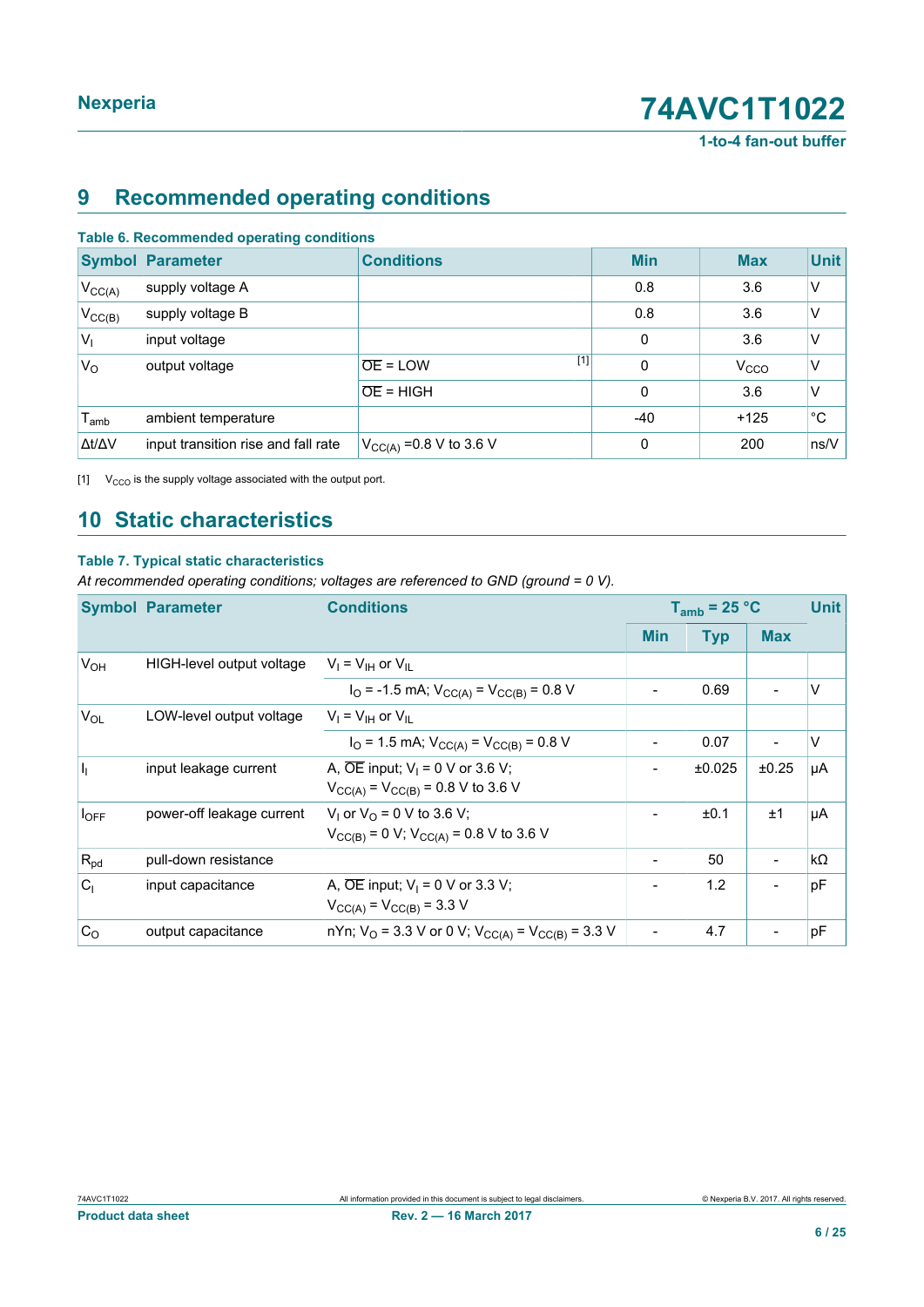**1-to-4 fan-out buffer**

#### **Table 8. Static characteristics**

*At recommended operating conditions; voltages are referenced to GND (ground = 0 V).*

|                 | <b>Symbol Parameter</b>                                 | <b>Conditions</b>                                                           | to $+85 °C$                     | $T_{amb}$ = -40 °C       | $T_{amb}$ = -40 °C<br>to +125 °C | <b>Unit</b>              |              |
|-----------------|---------------------------------------------------------|-----------------------------------------------------------------------------|---------------------------------|--------------------------|----------------------------------|--------------------------|--------------|
|                 |                                                         |                                                                             | <b>Min</b>                      | <b>Max</b>               | <b>Min</b>                       | <b>Max</b>               |              |
| V <sub>IH</sub> | HIGH-level input $\overline{A}$ , $\overline{OE}$ input |                                                                             |                                 |                          |                                  |                          |              |
|                 | voltage                                                 | $V_{CC(A)} = 0.8 V$                                                         | $0.70V_{CC(A)}$                 | $\overline{\phantom{a}}$ | $0.70V_{CC(A)}$                  | $\blacksquare$           | V            |
|                 |                                                         | $V_{CC(A)} = 1.1 V$ to 1.95 V                                               | 0.65V <sub>CC(A)</sub>          | $\overline{\phantom{0}}$ | $0.65V_{CC(A)}$                  | $\overline{\phantom{0}}$ | V            |
|                 |                                                         | $V_{CC(A)} = 2.3 V$ to 2.7 V                                                | 1.6                             | $\blacksquare$           | 1.6                              | $\overline{\phantom{a}}$ | V            |
|                 |                                                         | $V_{CC(A)} = 3.0 V$ to 3.6 V                                                | $\overline{2}$                  | $\overline{\phantom{a}}$ | $\overline{2}$                   | $\overline{\phantom{0}}$ | $\mathsf{V}$ |
| $V_{IL}$        | LOW-level input                                         | A, OE input                                                                 |                                 |                          |                                  |                          |              |
|                 | voltage                                                 | $V_{CC(A)} = 0.8 V$                                                         | $\overline{\phantom{a}}$        | $0.30V_{CC(A)}$          | $\overline{\phantom{a}}$         | 0.30V <sub>CC(A)</sub>   | $\vee$       |
|                 |                                                         | $V_{CC(A)} = 1.1 V$ to 1.95 V                                               | $\overline{\phantom{a}}$        | 0.35V <sub>CC(A)</sub>   | $\overline{\phantom{a}}$         | 0.35V <sub>CC(A)</sub>   | V            |
|                 |                                                         | $V_{CC(A)} = 2.3 V$ to 2.7 V                                                | $\overline{\phantom{a}}$        | 0.7                      | $\overline{\phantom{a}}$         | 0.7                      | V            |
|                 |                                                         | $V_{CC(A)} = 3.0 V$ to 3.6 V                                                | $\overline{\phantom{a}}$        | 0.8                      | $\overline{\phantom{a}}$         | 0.8                      | $\mathsf{V}$ |
| V <sub>OH</sub> | HIGH-level                                              | $V_I = V_{IH}$ or $V_{IL}$                                                  |                                 |                          |                                  |                          |              |
|                 | output voltage                                          | $I_{\Omega}$ = -100 µA;<br>$V_{CC(A)} = V_{CC(B)} = 0.8 \text{ V}$ to 3.6 V | $^{[1]}$ V <sub>CCO</sub> - 0.1 | $\blacksquare$           | $VCCO - 0.1$                     | $\overline{\phantom{a}}$ | V            |
|                 |                                                         | $I_{\text{O}} = -3 \text{ mA}$ ;<br>$V_{CC(A)} = V_{CC(B)} = 1.1 V$         | 0.85                            | $\overline{\phantom{a}}$ | 0.85                             | $\overline{a}$           | $\mathsf{V}$ |
|                 |                                                         | $I_{\text{O}}$ = -6 mA;<br>$V_{CC(A)} = V_{CC(B)} = 1.4 V$                  | 1.05                            |                          | 1.05                             |                          | $\mathsf{V}$ |
|                 |                                                         | $I_{O}$ = -8 mA;<br>$V_{CC(A)} = V_{CC(B)} = 1.65 V$                        | 1.2                             | $\overline{\phantom{a}}$ | 1.2                              | $\overline{a}$           | $\mathsf{V}$ |
|                 |                                                         | $I_{\rm O}$ = -9 mA;<br>$V_{CC(A)} = V_{CC(B)} = 2.3 V$                     | 1.75                            | $\overline{\phantom{a}}$ | 1.75                             | $\overline{a}$           | $\mathsf{V}$ |
|                 |                                                         | $IO$ = -12 mA;<br>$V_{CC(A)} = V_{CC(B)} = 3.0 V$                           | 2.3                             | $\blacksquare$           | 2.3                              | $\overline{a}$           | $\mathsf V$  |
| $ V_{OL} $      | LOW-level                                               | $V_I = V_{IH}$ or $V_{IL}$                                                  |                                 |                          |                                  |                          |              |
|                 | output voltage                                          | $I_{\Omega}$ = 100 µA;<br>$V_{CC(A)} = V_{CC(B)} = 0.8 \text{ V}$ to 3.6 V  | $\overline{\phantom{a}}$        | 0.1                      |                                  | 0.1                      | $\mathsf V$  |
|                 |                                                         | $I_{\rm O} = -3$ mA;<br>$V_{CC(A)} = V_{CC(B)} = 1.1 V$                     |                                 | 0.25                     |                                  | 0.25                     | $\mathsf{V}$ |
|                 |                                                         | $I_{O} = 6$ mA;<br>$V_{CC(A)} = V_{CC(B)} = 1.4 V$                          | $\overline{\phantom{a}}$        | 0.35                     | $\blacksquare$                   | 0.35                     | $\mathsf{V}$ |
|                 |                                                         | $I_{\rm O}$ = 8 mA;<br>$V_{CC(A)} = V_{CC(B)} = 1.65$ V                     | $\overline{\phantom{a}}$        | 0.45                     | $\overline{\phantom{a}}$         | 0.45                     | $\mathsf{V}$ |
|                 |                                                         | $I_{O} = 9$ mA;<br>$V_{CC(A)} = V_{CC(B)} = 2.3 V$                          |                                 | 0.55                     |                                  | 0.55                     | $\mathsf{V}$ |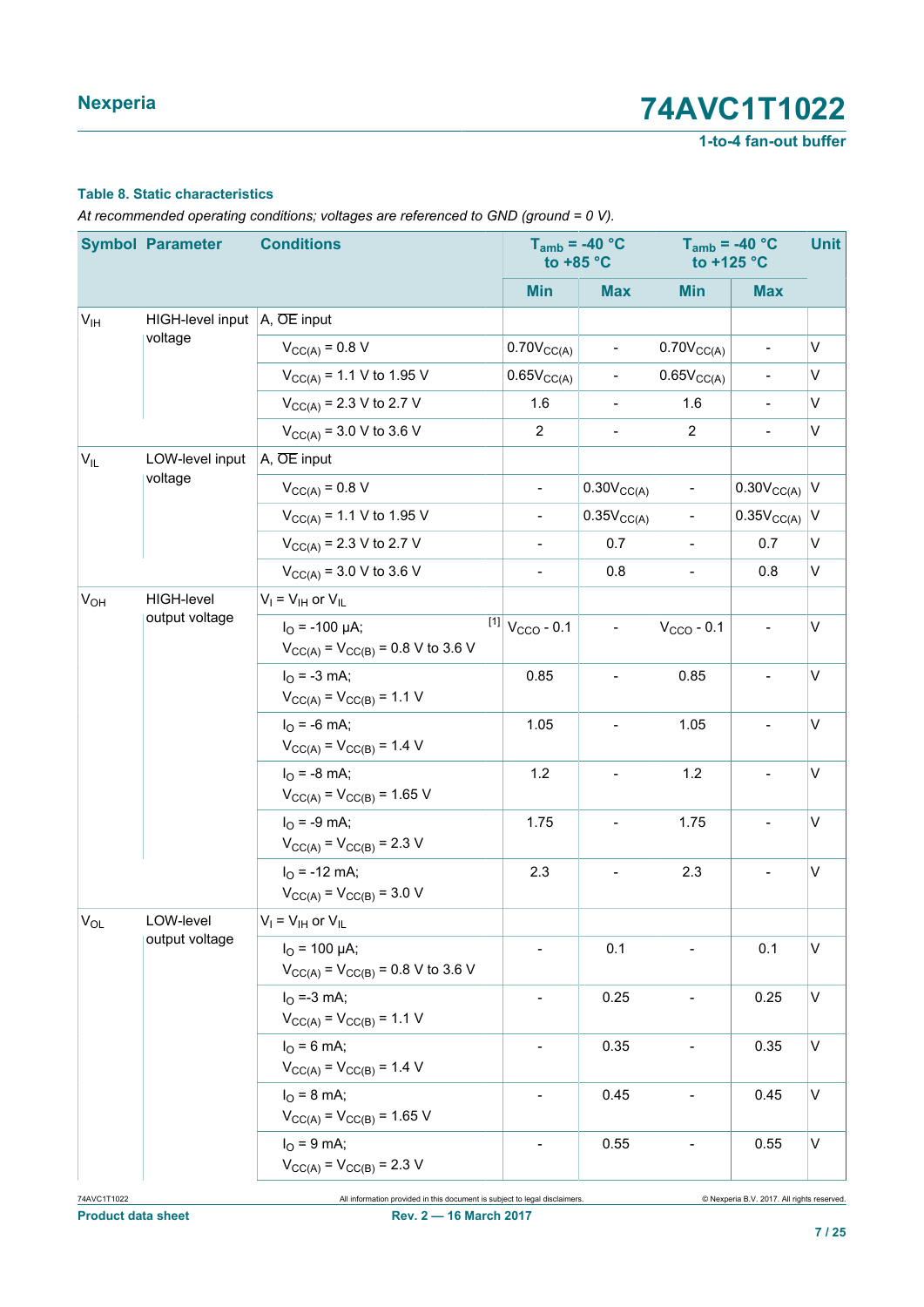#### **1-to-4 fan-out buffer**

<span id="page-7-1"></span><span id="page-7-0"></span>

|                    | <b>Symbol Parameter</b>      | <b>Conditions</b>                                                                                                 |            | $T_{amb}$ = -40 °C<br>to $+85$ °C | $T_{amb}$ = -40 °C<br>to $+125$ °C |            | <b>Unit</b> |
|--------------------|------------------------------|-------------------------------------------------------------------------------------------------------------------|------------|-----------------------------------|------------------------------------|------------|-------------|
|                    |                              |                                                                                                                   | <b>Min</b> | <b>Max</b>                        | <b>Min</b>                         | <b>Max</b> |             |
|                    |                              | $I_{\Omega}$ = 12 mA;<br>$V_{CC(A)} = V_{CC(B)} = 3.0 V$                                                          |            | 0.7                               |                                    | 0.7        | $\vee$      |
| h                  | input leakage<br>current     | A, $\overline{OE}$ input; $V_1 = 0$ V or 3.6 V;<br>$V_{CC(A)} = V_{CC(B)} = 0.8 \text{ V}$ to 3.6 V               |            | ±1                                |                                    | ±5         | μA          |
| $I_{OFF}$          | power-off<br>leakage current | 1Yn; V <sub>1</sub> or V <sub>0</sub> = 0 V to 3.6 V;<br>$V_{CC(A)} = 0 V;$<br>$V_{CC(B)} = 0.8 V$ to 3.6 V       |            | ±5                                |                                    | ±30        | μA          |
|                    |                              | 2Yn; V <sub>1</sub> or V <sub>0</sub> = 0 V to 3.6 V;<br>$V_{CC(B)} = 0 V;$<br>$V_{CC(A)} = 0.8 V$ to 3.6 V       |            | ±5                                |                                    | ±30        | μA          |
| $I_{\text{CC}(A)}$ | supply current A             | $V_1 = 0$ V or $V_{CC(A)}$ ; $I_0 = 0$ A;<br>$V_{CC(A)} = 0.8 V$ to 3.6 V;<br>$V_{CC(B)} = 0.8 V$ to 3.6 V        |            | 8                                 |                                    | 50         | μA          |
| $I_{\text{CC}(B)}$ | supply current B             | $V_1 = 0$ V or $V_{CC(A)}$ ; $I_0 = 0$ A;<br>$V_{CC(A)} = 0.8 V$ to 3.6 V;<br>$V_{\text{CC(B)}}$ = 0.8 V to 3.6 V |            | 8                                 |                                    | 50         | μA          |

 $[1]$  V<sub>CCO</sub> is the supply voltage associated with the output port.

## <span id="page-7-2"></span>**11 Dynamic characteristics**

### **Table 9. Typical power dissipation capacitance at Tamb = 25 °C [\[1\]](#page-7-0) [\[2\]](#page-7-1)**

|          | <b>Symbol Parameter</b> | <b>Conditions</b>     |                  |      | $V_{CC(A)} = V_{CC(B)}$ |      |      |      | <b>Unit</b> |
|----------|-------------------------|-----------------------|------------------|------|-------------------------|------|------|------|-------------|
|          |                         |                       | 0.8 <sub>V</sub> | 1.2V | 1.5V                    | 1.8V | 2.5V | 3.3V |             |
| $C_{PD}$ | power dissipation       | 1Yn; outputs enabled  | 17.6             | 18.4 | 18.5                    | 18.8 | 20.6 | 23.5 | pF          |
|          | capacitance             | 1Yn; outputs disabled | 1.7              | 1.8  | 1.8                     | 1.8  | 1.9  | 2.1  | pF          |
|          |                         | 2Yn; outputs enabled  | 17.2             | 17.9 | 18.0                    | 18.3 | 19.9 | 22.8 | pF          |
|          |                         | 2Yn; outputs disabled | 1.1              | 1.2  | 1.2                     | 1.2  | 1.3  | 1.4  | pF          |

[1] C<sub>PD</sub> is used to determine the dynamic power dissipation (P<sub>D</sub> in  $\mu$ W).  $P_D = C_{PD} \times V_{CC}^2 \times f_i + \Sigma (C_L \times V_{CC}^2 \times f_o)$  where: fi = input frequency in MHz;  $f_0$  = output frequency in MHz;  $C_{L}$  = load capacitance in pF;  $V_{CC}$  = supply voltage in V;  $\Sigma$ (C<sub>L</sub> × V<sub>CC</sub><sup>2</sup> × f<sub>o</sub>) = sum of the outputs. [2]  $f_i = 10 \text{ MHz}$ ;  $V_I$  = GND to  $V_{\text{CC}(A)}$ ;

 $t_r = t_f = 1$  ns;

$$
C_L = 0 \text{ pF};
$$

 $R<sub>L</sub>$  = ∞ Ω.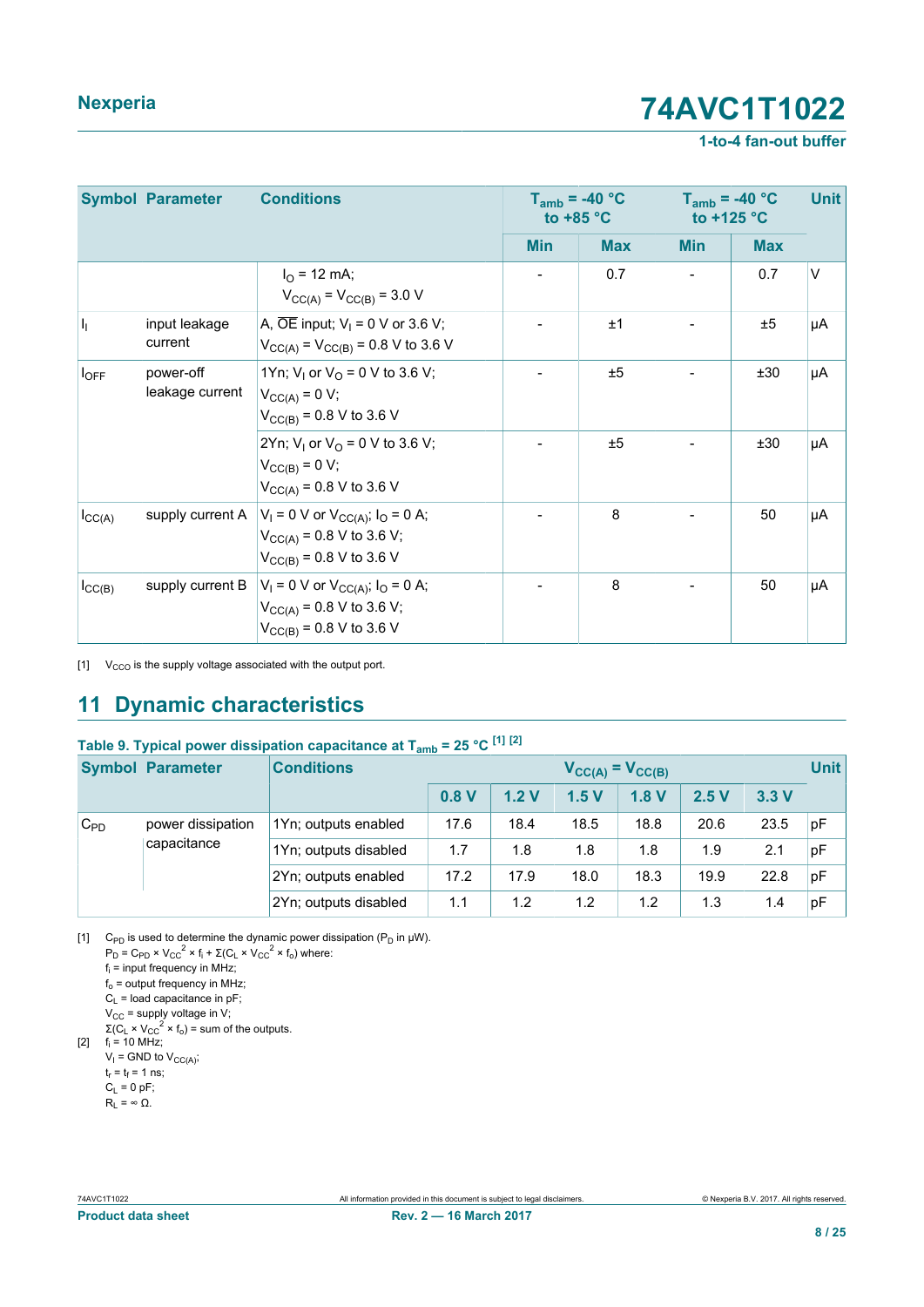#### **1-to-4 fan-out buffer**

| $\frac{1}{2}$ . The contract $\frac{1}{2}$ , $\frac{1}{2}$ , $\frac{1}{2}$ , $\frac{1}{2}$ , $\frac{1}{2}$ , $\frac{1}{2}$ , $\frac{1}{2}$ , $\frac{1}{2}$ , $\frac{1}{2}$ , $\frac{1}{2}$ , $\frac{1}{2}$ , $\frac{1}{2}$ , $\frac{1}{2}$ , $\frac{1}{2}$ , $\frac{1}{2}$ , $\frac{1}{2}$ , $\frac{$ |                         |                        |      |      |                 |      |      |      |             |
|-------------------------------------------------------------------------------------------------------------------------------------------------------------------------------------------------------------------------------------------------------------------------------------------------------|-------------------------|------------------------|------|------|-----------------|------|------|------|-------------|
|                                                                                                                                                                                                                                                                                                       | <b>Symbol Parameter</b> | <b>Conditions</b>      |      |      | $V_{CC(B)}$     |      |      |      | <b>Unit</b> |
|                                                                                                                                                                                                                                                                                                       |                         |                        | 0.8V | 1.2V | 1.5V            | 1.8V | 2.5V | 3.3V |             |
| $t_{pd}$                                                                                                                                                                                                                                                                                              | propagation delay       | A to 1Yn               | 23   | 23   | 23              | 23   | 23   | 23   | ns          |
|                                                                                                                                                                                                                                                                                                       |                         | A to 2Yn               | 23   | 14   | 12 <sup>2</sup> | 12   | 12   | 12   | ns          |
| $t_{dis}$                                                                                                                                                                                                                                                                                             | disable time            | $\overline{OE}$ to 1Yn | 20   | 20   | 20              | 20   | 20   | 20   | ns          |
|                                                                                                                                                                                                                                                                                                       |                         | OE to 2Yn              | 20   | 14   | 13              | 13   | 12   | 13   | ns          |
| $t_{en}$                                                                                                                                                                                                                                                                                              | enable time             | $OE$ to 1Yn            | 25   | 25   | 25              | 25   | 25   | 25   | ns          |
|                                                                                                                                                                                                                                                                                                       |                         | OE to 2Yn              | 25   | 14   | 13              | 12   | 12   | 12   | ns          |

#### <span id="page-8-0"></span>Table 10. Typical dynamic characteristics at  $V_{CC(A)} = 0.8$  V and  $T_{amb} = 25$  °C  $^{[1]}$  $^{[1]}$  $^{[1]}$ *Voltages are referenced to GND (ground = 0 V); for test circuit, see* [Figure 6](#page-14-0)*; for waveforms, see* [Figure 4](#page-13-0) *and* [Figure 5](#page-13-1)*.*

[1]  $t_{\text{od}}$  is the same as  $t_{\text{PLH}}$  and  $t_{\text{PHL}}$ ;

 $t_{dis}$  is the same as  $t_{PLZ}$  and  $t_{PHZ}$ ;  $t_{en}$  is the same as  $t_{PZL}$  and  $t_{PZH}$ .

## Table 11. Typical dynamic characteristics at  $V_{CC(B)} = 0.8$  V and  $T_{amb} = 25$  °C  $^{[1]}$  $^{[1]}$  $^{[1]}$

*Voltages are referenced to GND (ground = 0 V); for test circuit, see* [Figure 6](#page-14-0)*; for waveforms, see* [Figure 4](#page-13-0) *and* [Figure 5](#page-13-1)*.*

|                 | <b>Symbol Parameter</b> | <b>Conditions</b>      |      |      |      | $V_{CC(A)}$ |      |      | <b>Unit</b> |
|-----------------|-------------------------|------------------------|------|------|------|-------------|------|------|-------------|
|                 |                         |                        | 0.8V | 1.2V | 1.5V | 1.8V        | 2.5V | 3.3V |             |
| $t_{\text{pd}}$ | propagation delay       | A to 1Yn               | 23   | 7.3  | 5.1  | 4.2         | 3.1  | 2.7  | ns          |
|                 |                         | A to 2Yn               | 23   | 17   | 16   | 16          | 16   | 16   | ns          |
| $t_{dis}$       | disable time            | $OE$ to 1Yn            | 20   | 7.0  | 5.1  | 4.8         | 3.7  | 3.5  | ns          |
|                 |                         | $OE$ to 2Yn            | 20   | 14   | 14   | 13          | 13   | 13   | ns          |
| $t_{en}$        | enable time             | OE to 1Yn              | 25   | 7.9  | 5.5  | 4.4         | 3.3  | 2.8  | ns          |
|                 |                         | $\overline{OE}$ to 2Yn | 25   | 20   | 19   | 19          | 18   | 18   | ns          |

[1]  $t_{pd}$  is the same as  $t_{PLH}$  and  $t_{PHL}$ ;  $t_{dis}$  is the same as  $t_{PLZ}$  and  $t_{PHZ}$ ;  $t_{en}$  is the same as  $t_{PZL}$  and  $t_{PZH}$ .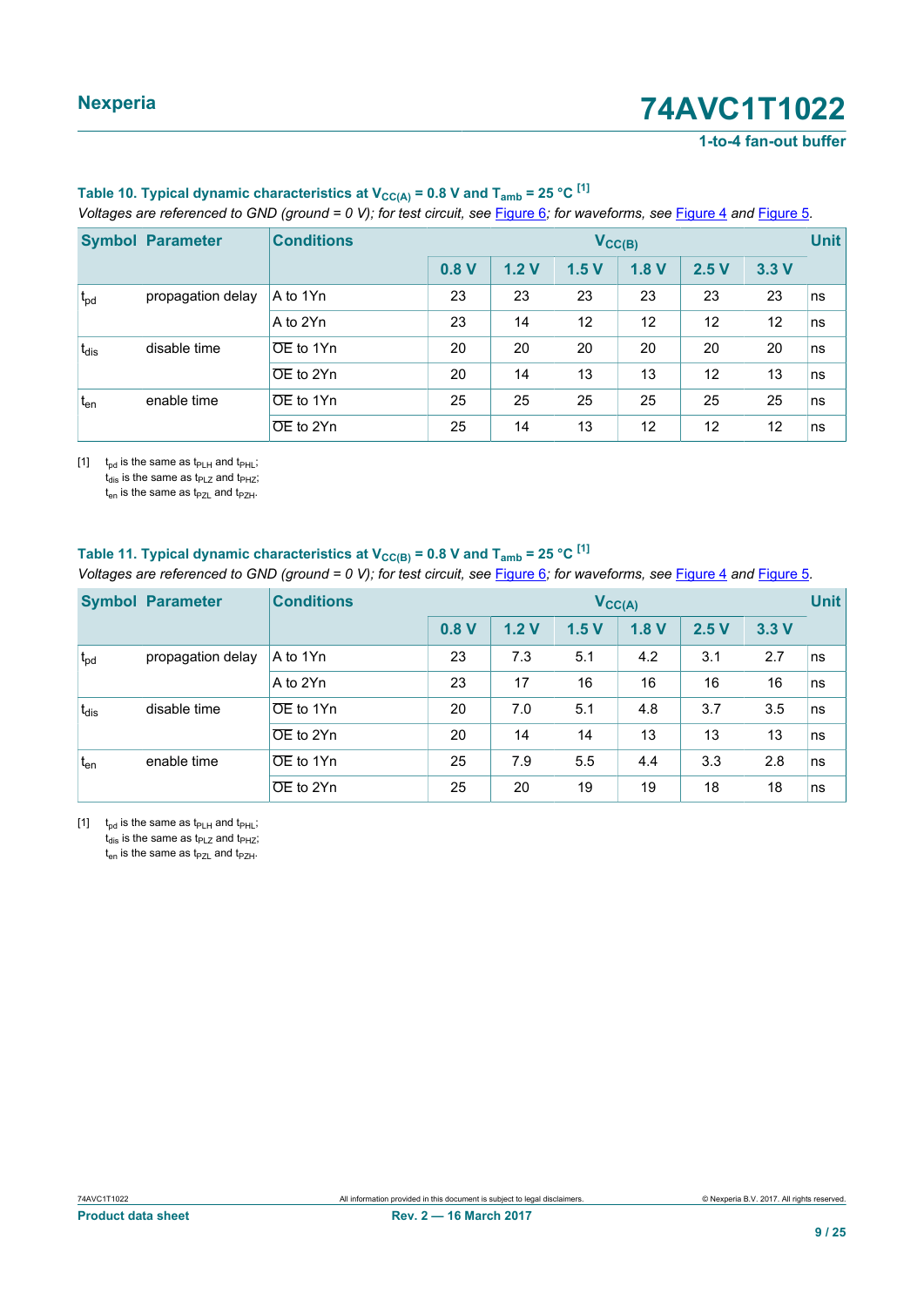**1-to-4 fan-out buffer**

#### **Table 12. Dynamic characteristics for temperature range -40 °C to +85 °C and -40 °C to +125 °C** *Voltages are referenced to GND (ground = 0 V); for test circuit, see [Figure 6](#page-14-0).*

|                   | <b>Symbol Parameter</b>       | <b>Conditions</b>     |               |                 | $V_{CC(A)} = V_{CC(B)}$ |                 |                 | <b>Unit</b> |
|-------------------|-------------------------------|-----------------------|---------------|-----------------|-------------------------|-----------------|-----------------|-------------|
|                   |                               |                       | 1.2V<br>±0.1V | 1.5V<br>± 0.1 V | 1.8V<br>± 0.15 V        | 2.5V<br>± 0.2 V | 3.3V<br>± 0.3 V |             |
|                   |                               |                       | <b>Max</b>    | <b>Max</b>      | <b>Max</b>              | <b>Max</b>      | <b>Max</b>      |             |
| $T_{amb}$ = 25 °C |                               |                       |               |                 |                         |                 |                 |             |
| $t_{\rm sk(o)}$   | output skew<br>time           | between any<br>output | 0.5           | 0.3             | 0.2                     | 0.2             | 0.1             | ns          |
|                   | $T_{amb}$ = -40 °C to +85 °C  |                       |               |                 |                         |                 |                 |             |
| $t_{\rm sk(o)}$   | output skew<br>time           | between any<br>output | 0.7           | 0.4             | 0.3                     | 0.2             | 0.2             | ns          |
|                   | $T_{amb}$ = -40 °C to +125 °C |                       |               |                 |                         |                 |                 |             |
| $t_{s k(0)}$      | output skew<br>time           | between any<br>output | 0.9           | 0.5             | 0.4                     | 0.3             | 0.2             | ns          |

#### **Table 13. Dynamic characteristics for temperature range 25 °C [\[1\]](#page-10-0)**

*Voltages are referenced to GND (ground = 0 V); for test circuit, see [Figure 6](#page-14-0); for waveforms, see [Figure 4](#page-13-0) and [Figure 5](#page-13-1).* 

|                 | <b>Symbol Parameter</b>             | <b>Conditions</b> |            |                 |            |            | $V_{CC(B)}$ |            |            |                 |            |               | <b>Unit</b> |
|-----------------|-------------------------------------|-------------------|------------|-----------------|------------|------------|-------------|------------|------------|-----------------|------------|---------------|-------------|
|                 |                                     |                   |            | 1.2V<br>± 0.1 V | ± 0.1 V    | 1.5V       | ±0.15V      | 1.8V       |            | 2.5V<br>± 0.2 V |            | 3.3V<br>±0.3V |             |
|                 |                                     |                   | <b>Min</b> | <b>Max</b>      | <b>Min</b> | <b>Max</b> | <b>Min</b>  | <b>Max</b> | <b>Min</b> | <b>Max</b>      | <b>Min</b> | <b>Max</b>    |             |
|                 | $V_{\text{CC(A)}}$ = 1.1 V to 1.3 V |                   |            |                 |            |            |             |            |            |                 |            |               |             |
| $t_{pd}$        | propagation                         | A to 1Yn          | 2.0        | 13.5            | 2.0        | 13.5       | 2.0         | 13.5       | 2.0        | 13.5            | 2.0        | 13.5          | ns          |
|                 | delay                               | A to 2Yn          | 2.0        | 13.5            | 1.8        | 10.0       | 1.6         | 8.8        | 1.5        | 7.8             | 1.4        | 7.5           | ns          |
| $t_{dis}$       | disable time                        | OE to 1Yn         | 2.2        | 12.6            | 2.2        | 12.6       | 2.2         | 12.6       | 2.2        | 12.6            | 2.2        | 12.6          | ns          |
|                 |                                     | OE to 2Yn         | 2.2        | 12.6            | 1.9        | 10.3       | 2.0         | 10.2       | 1.8        | 9.2             | 2.1        | 10.0          | ns          |
| $t_{en}$        | enable time                         | OE to 1Yn         | 2.2        | 14.5            | 2.2        | 14.5       | 2.2         | 14.5       | 2.2        | 14.5            | 2.2        | 14.5          | ns          |
|                 |                                     | OE to 2Yn         | 2.2        | 14.5            | 1.9        | 10.5       | 1.7         | 9.2        | 1.5        | 8.0             | 1.5        | 7.6           | ns          |
|                 | $V_{CC(A)} = 1.4 V$ to 1.6 V        |                   |            |                 |            |            |             |            |            |                 |            |               |             |
| $t_{\text{pd}}$ | propagation                         | A to 1Yn          | 1.6        | 8.4             | 1.6        | 8.4        | 1.6         | 8.4        | 1.6        | 8.4             | 1.6        | 8.4           | ns          |
|                 | delay                               | A to 2Yn          | 1.8        | 12.0            | 1.6        | 8.4        | 1.4         | 7.2        | 1.3        | 5.9             | 1.2        | 5.4           | ns          |
| $t_{dis}$       | disable time                        | OE to 1Yn         | 1.8        | 8.1             | 1.8        | 8.1        | 1.8         | 8.1        | 1.8        | 8.1             | 1.8        | 8.1           | ns          |
|                 |                                     | OE to 2Yn         | 2.1        | 10.6            | 1.8        | 8.1        | 1.9         | 8.0        | 1.6        | 6.9             | 1.9        | 7.7           | ns          |
| $t_{en}$        | enable time                         | OE to 1Yn         | 1.7        | 8.7             | 1.7        | 8.7        | 1.7         | 8.7        | 1.7        | 8.7             | 1.7        | 8.7           | ns          |
|                 |                                     | OE to 2Yn         | 2.0        | 12.7            | 1.7        | 8.7        | 1.5         | 7.5        | 1.4        | 6.0             | 1.3        | 5.5           | ns          |
|                 | $V_{CC(A)}$ = 1.65 V to 1.95 V      |                   |            |                 |            |            |             |            |            |                 |            |               |             |
| $t_{pd}$        | propagation                         | A to 1Yn          | 1.3        | 6.6             | 1.3        | 6.6        | 1.3         | 6.6        | 1.3        | 6.6             | 1.3        | 6.6           | ns          |
|                 | delay                               | A to 2Yn          | 1.8        | 11.4            | 1.5        | 7.8        | 1.3         | 6.6        | 1.1        | 5.2             | 1.1        | 4.7           | ns          |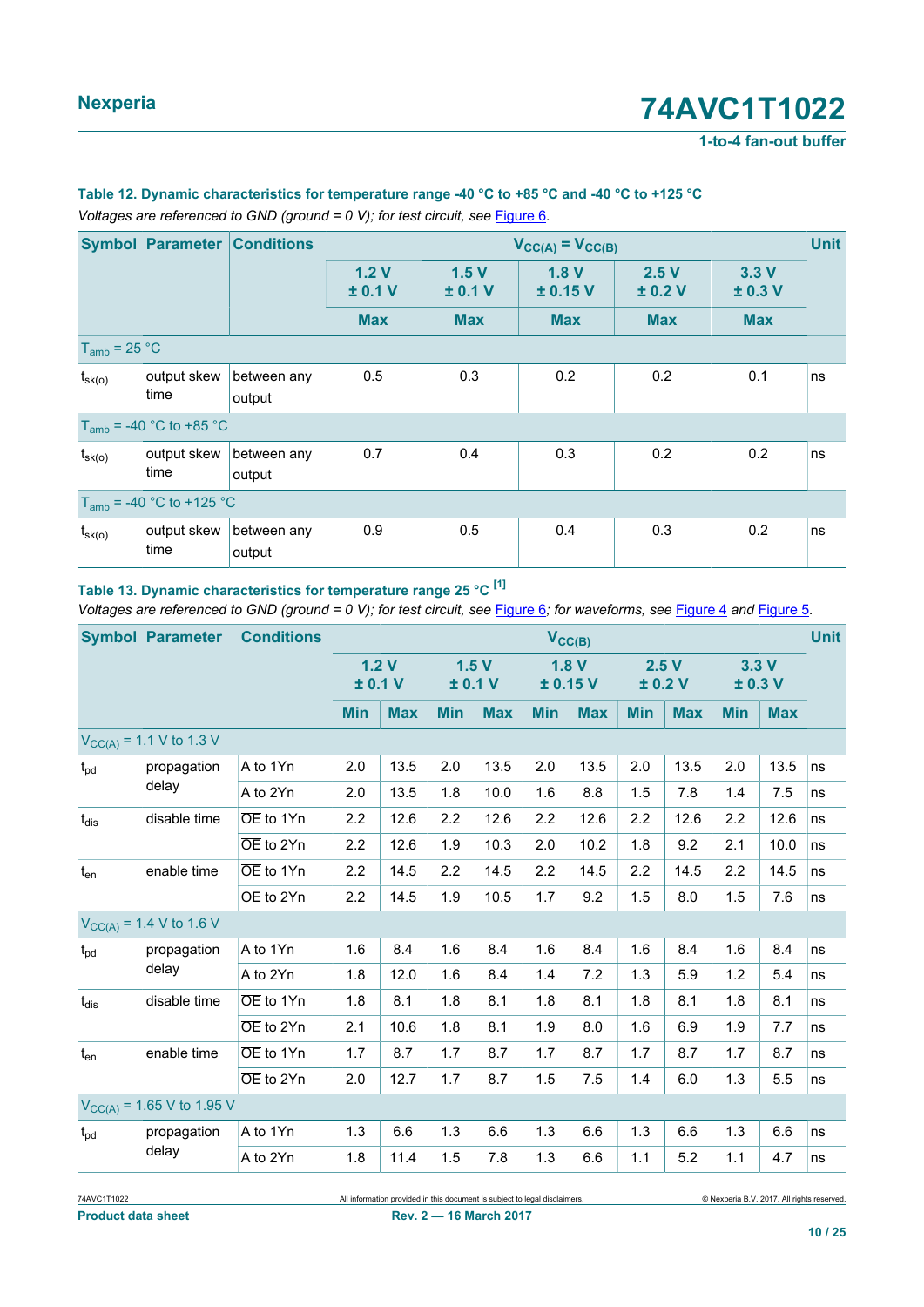### **1-to-4 fan-out buffer**

<span id="page-10-0"></span>

|                   | <b>Symbol Parameter</b>             | <b>Conditions</b> |            |            |                 |            | $V_{CC(B)}$      |            |            |            |            |            | <b>Unit</b> |
|-------------------|-------------------------------------|-------------------|------------|------------|-----------------|------------|------------------|------------|------------|------------|------------|------------|-------------|
|                   |                                     |                   | ± 0.1 V    | 1.2V       | 1.5V<br>± 0.1 V |            | 1.8V<br>± 0.15 V |            | ± 0.2 V    | 2.5V       | ±0.3V      | 3.3V       |             |
|                   |                                     |                   | <b>Min</b> | <b>Max</b> | <b>Min</b>      | <b>Max</b> | <b>Min</b>       | <b>Max</b> | <b>Min</b> | <b>Max</b> | <b>Min</b> | <b>Max</b> |             |
| $t_{dis}$         | disable time                        | OE to 1Yn         | 1.8        | 7.4        | 1.8             | 7.4        | 1.8              | 7.4        | 1.8        | 7.4        | 1.8        | 7.4        | ns          |
|                   |                                     | OE to 2Yn         | 2.0        | 10.1       | 1.7             | 7.6        | 1.8              | 7.4        | 1.5        | 6.2        | 1.8        | 7.0        | ns          |
| $t_{en}$          | enable time                         | OE to 1Yn         | 1.4        | 6.8        | 1.4             | 6.8        | 1.4              | 6.8        | 1.4        | 6.8        | 1.4        | 6.8        | ns          |
|                   |                                     | OE to 2Yn         | 1.9        | 12.2       | 1.6             | 8.2        | 1.4              | 6.8        | 1.2        | 5.4        | 1.1        | 4.8        | ns          |
|                   | $V_{\text{CC(A)}}$ = 2.3 V to 2.7 V |                   |            |            |                 |            |                  |            |            |            |            |            |             |
| $t_{pd}$          | propagation                         | A to 1Yn          | 1.1        | 4.6        | 1.1             | 4.6        | 1.1              | 4.6        | 1.1        | 4.6        | 1.1        | 4.6        | ns          |
|                   | delay                               | A to 2Yn          | 1.7        | 10.8       | 1.4             | 7.2        | 1.2              | 5.9        | 1.1        | 4.6        | 1.0        | 4.1        | ns          |
| $t_{dis}$         | disable time                        | OE to 1Yn         | 1.4        | 5.6        | 1.4             | 5.6        | 1.4              | 5.6        | 1.4        | 5.6        | 1.4        | 5.6        | ns          |
|                   |                                     | OE to 2Yn         | 1.9        | 9.6        | 1.6             | 6.9        | 1.7              | 6.8        | 1.4        | 5.6        | 1.7        | 6.3        | ns          |
| $t_{en}$          | enable time                         | OE to 1Yn         | 1.1        | 4.8        | 1.1             | 4.8        | 1.1              | 4.8        | 1.1        | 4.8        | 1.1        | 4.8        | ns          |
|                   |                                     | OE to 2Yn         | 1.8        | 11.6       | 1.5             | 7.7        | 1.3              | 6.3        | 1.1        | 4.8        | 1.0        | 4.2        | ns          |
|                   | $V_{CC(A)} = 3.0 V$ to 3.6 V        |                   |            |            |                 |            |                  |            |            |            |            |            |             |
| $t_{pd}$          | propagation                         | A to 1Yn          | 0.9        | 3.9        | 0.9             | 3.9        | 0.9              | 3.9        | 0.9        | 3.9        | 0.9        | 3.9        | ns          |
|                   | delay                               | A to 2Yn          | 1.6        | 10.6       | 1.4             | 7.0        | 1.2              | 5.7        | 1.0        | 4.4        | 0.9        | 3.9        | ns          |
| $t_{dis}$         | disable time                        | OE to 1Yn         | 1.6        | 6.0        | 1.6             | 6.0        | 1.6              | 6.0        | 1.6        | 6.0        | 1.6        | 6.0        | ns          |
|                   |                                     | OE to 2Yn         | 1.9        | 9.3        | 1.5             | 6.8        | 1.6              | 6.6        | 1.3        | 5.3        | 1.6        | 6.0        | ns          |
| $t_{\mathsf{en}}$ | enable time                         | OE to 1Yn         | 1.0        | 4.0        | 1.0             | 4.0        | 1.0              | 4.0        | 1.0        | 4.0        | 1.0        | 4.0        | ns          |
|                   |                                     | OE to 2Yn         | 1.8        | 11.3       | 1.4             | 7.4        | 1.3              | 6.0        | 1.1        | 4.6        | 1.0        | 4.0        | ns          |

[1]  $t_{pd}$  is the same as  $t_{PLH}$  and  $t_{PHL}$ ;

 $t_{dis}$  is the same as  $t_{PLZ}$  and  $t_{PHZ}$ ;

 $t_{en}$  is the same as  $t_{PZL}$  and  $t_{PZH}$ .

## **Table 14. Dynamic characteristics for temperature range -40 °C to +85 °C [\[1\]](#page-11-0)**

*Voltages are referenced to GND (ground = 0 V); for test circuit, see [Figure 6](#page-14-0); for waveforms, see [Figure 4](#page-13-0) and [Figure 5](#page-13-1).* 

|                 | <b>Symbol Parameter</b>             | <b>Conditions</b>      |               |            |                                     |            |               | $V_{\text{CC}(B)}$ |               |            |            |            | <b>Unit</b> |
|-----------------|-------------------------------------|------------------------|---------------|------------|-------------------------------------|------------|---------------|--------------------|---------------|------------|------------|------------|-------------|
|                 |                                     |                        | 1.2V<br>±0.1V |            | 1.8V<br>1.5V<br>± 0.15 V<br>± 0.1 V |            | 2.5V<br>±0.2V |                    | 3.3V<br>±0.3V |            |            |            |             |
|                 |                                     |                        | <b>Min</b>    | <b>Max</b> | <b>Min</b>                          | <b>Max</b> | <b>Min</b>    | <b>Max</b>         | <b>Min</b>    | <b>Max</b> | <b>Min</b> | <b>Max</b> |             |
|                 | $V_{\text{CC(A)}}$ = 1.1 V to 1.3 V |                        |               |            |                                     |            |               |                    |               |            |            |            |             |
| $t_{\rm pd}$    | propagation                         | A to 1Yn               | 0.9           | 14.7       | 0.9                                 | 14.7       | 0.9           | 14.7               | 0.9           | 14.7       | 0.9        | 14.7       | ns          |
|                 | delay                               | A to 2Yn               | 0.9           | 14.7       | 0.8                                 | 11.2       | 0.7           | 9.9                | 0.6           | 8.8        | 0.6        | 8.5        | ns          |
| $t_{dis}$       | disable time                        | OE to 1Yn              | 1.0           | 14.7       | 1.0                                 | 14.7       | 1.0           | 14.7               | 1.0           | 14.7       | 1.0        | 14.7       | ns          |
|                 |                                     | $\overline{OE}$ to 2Yn | 1.0           | 14.7       | 0.9                                 | 12.2       | 0.9           | 12.1               | 0.8           | 10.8       | 1.0        | 11.7       | ns          |
| t <sub>en</sub> | enable time                         | $\overline{OE}$ to 1Yn | 1.0           | 15.8       | 1.0                                 | 15.8       | 1.0           | 15.8               | 1.0           | 15.8       | 1.0        | 15.8       | ns          |

**Product data sheet Rev. 2 — 16 March 2017**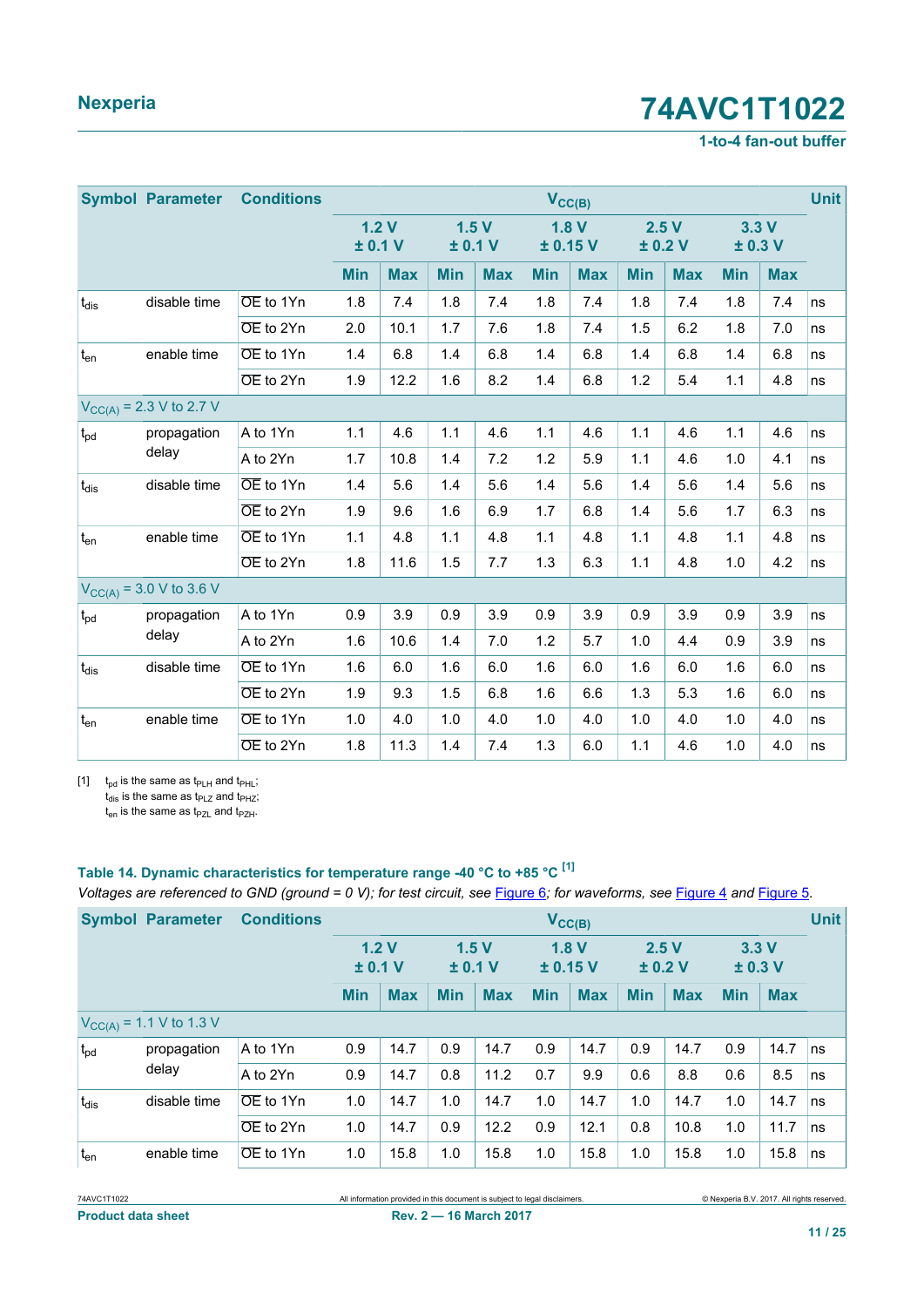### **1-to-4 fan-out buffer**

<span id="page-11-0"></span>

|                                | <b>Symbol Parameter</b>        | <b>Conditions</b>      |            |                 |            |                 | $V_{CC(B)}$ |            |            |            |            |                 | <b>Unit</b> |
|--------------------------------|--------------------------------|------------------------|------------|-----------------|------------|-----------------|-------------|------------|------------|------------|------------|-----------------|-------------|
|                                |                                |                        |            | 1.2V<br>± 0.1 V |            | 1.5V<br>± 0.1 V | ± 0.15 V    | 1.8V       | ± 0.2 V    | 2.5V       |            | 3.3V<br>± 0.3 V |             |
|                                |                                |                        | <b>Min</b> | <b>Max</b>      | <b>Min</b> | <b>Max</b>      | <b>Min</b>  | <b>Max</b> | <b>Min</b> | <b>Max</b> | <b>Min</b> | <b>Max</b>      |             |
|                                |                                | OE to 2Yn              | 1.0        | 15.8            | 0.8        | 11.8            | 0.8         | 10.3       | 0.7        | 8.9        | 0.7        | 8.5             | ns          |
|                                | $V_{CC(A)} = 1.4 V$ to 1.6 V   |                        |            |                 |            |                 |             |            |            |            |            |                 |             |
| t <sub>pd</sub>                | propagation                    | A to 1Yn               | 0.7        | 9.5             | 0.7        | 9.5             | 0.7         | 9.5        | 0.7        | 9.5        | 0.7        | 9.5             | ns          |
|                                | delay                          | A to 2Yn               | 0.8        | 13.2            | 0.7        | 9.5             | 0.6         | 8.2        | 0.5        | 6.7        | 0.5        | 6.2             | ns          |
| $t_{dis}$                      | disable time                   | OE to 1Yn              | 0.8        | 9.7             | 0.8        | 9.7             | 0.8         | 9.7        | 0.8        | 9.7        | 0.8        | 9.7             | ns          |
|                                |                                | OE to 2Yn              | 0.9        | 12.4            | 0.8        | 9.7             | 0.8         | 9.7        | 0.7        | 8.3        | 0.9        | 9.0             | ns          |
| $\mathfrak{t}_{\text{\rm en}}$ | enable time                    | OE to 1Yn              | 0.7        | 9.9             | 0.7        | 9.9             | 0.7         | 9.9        | 0.7        | 9.9        | 0.7        | 9.9             | ns          |
|                                |                                | OE to 2Yn              | 0.9        | 14.0            | 0.7        | 9.9             | 0.7         | 8.5        | 0.6        | 6.9        | 0.6        | 6.2             | ns          |
|                                | $V_{CC(A)} = 1.65$ V to 1.95 V |                        |            |                 |            |                 |             |            |            |            |            |                 |             |
| $t_{pd}$                       | propagation                    | A to 1Yn               | 0.6        | 7.6             | 0.6        | 7.6             | 0.6         | 7.6        | 0.6        | 7.6        | 0.6        | 7.6             | ns          |
|                                | delay                          | A to 2Yn               | 0.8        | 12.5            | 0.7        | 8.9             | 0.6         | 7.6        | 0.5        | 6.1        | 0.5        | 5.4             | ns          |
| $t_{dis}$                      | disable time                   | OE to 1Yn              | 0.8        | 8.8             | 0.8        | 8.8             | 0.8         | 8.8        | 0.8        | 8.8        | 0.8        | 8.8             | ns          |
|                                |                                | OE to 2Yn              | 0.9        | 11.7            | 0.8        | 9.0             | 0.8         | 8.8        | 0.7        | 7.4        | 0.8        | 8.2             | ns          |
| $t_{en}$                       | enable time                    | OE to 1Yn              | 0.6        | 7.9             | 0.6        | 7.9             | 0.6         | 7.9        | 0.6        | 7.9        | 0.6        | 7.9             | ns          |
|                                |                                | OE to 2Yn              | 0.8        | 13.5            | 0.7        | 9.3             | 0.6         | 7.9        | 0.6        | 6.3        | 0.5        | 5.6             | ns          |
|                                | $V_{CC(A)} = 2.3 V$ to 2.7 V   |                        |            |                 |            |                 |             |            |            |            |            |                 |             |
| $t_{\text{pd}}$                | propagation                    | A to 1Yn               | 0.5        | 5.4             | 0.5        | 5.4             | 0.5         | 5.4        | 0.5        | 5.4        | 0.5        | 5.4             | ns          |
|                                | delay                          | A to 2Yn               | 0.8        | 12.0            | 0.6        | 8.3             | 0.6         | 6.9        | 0.5        | 5.4        | 0.4        | 4.7             | ns          |
| t <sub>dis</sub>               | disable time                   | OE to 1Yn              | 0.6        | 6.5             | 0.6        | 6.5             | 0.6         | 6.5        | 0.6        | 6.5        | 0.6        | 6.5             | ns          |
|                                |                                | $\overline{OE}$ to 2Yn | 0.9        | 11.0            | 0.7        | 8.3             | 0.8         | 8.0        | 0.6        | 6.5        | 0.8        | 7.2             | ns          |
| $t_{en}$                       | enable time                    | OE to 1Yn              | 0.5        | 5.5             | 0.5        | 5.5             | 0.5         | 5.5        | 0.5        | 5.5        | 0.5        | 5.5             | ns          |
|                                |                                | OE to 2Yn              | 0.8        | 12.8            | 0.7        | 8.7             | 0.6         | 7.3        | 0.5        | 5.5        | 0.5        | 4.8             | ns          |
|                                | $V_{CC(A)} = 3.0 V$ to 3.6 V   |                        |            |                 |            |                 |             |            |            |            |            |                 |             |
| $t_{\rm pd}$                   | propagation                    | A to 1Yn               | 0.4        | 4.4             | 0.4        | 4.4             | 0.4         | 4.4        | 0.4        | 4.4        | 0.4        | 4.4             | ns          |
|                                | delay                          | A to 2Yn               | 0.8        | 11.6            | 0.6        | 8.0             | 0.5         | 6.5        | 0.5        | 5.1        | 0.4        | 4.4             | ns          |
| $ t_{dis} $                    | disable time                   | OE to 1Yn              | 0.7        | 6.9             | 0.7        | 6.9             | 0.7         | 6.9        | 0.7        | 6.9        | 0.7        | 6.9             | ns          |
|                                |                                | OE to 2Yn              | 0.9        | 10.8            | 0.7        | 8.0             | 0.7         | 7.7        | 0.6        | 6.2        | 0.7        | 6.9             | ns          |
| $t_{en}$                       | enable time                    | OE to 1Yn              | 0.5        | 4.5             | 0.5        | 4.5             | 0.5         | 4.5        | 0.5        | 4.5        | 0.5        | 4.5             | ns          |
|                                |                                | OE to 2Yn              | 0.8        | 12.5            | 0.6        | 8.4             | 0.6         | 6.9        | 0.5        | 5.2        | 0.5        | 4.5             | ns          |

[1]  $t_{pd}$  is the same as  $t_{PLH}$  and  $t_{PHL}$ ;  $t_{dis}$  is the same as  $t_{PLZ}$  and  $t_{PHZ}$ ;

 $t_{en}$  is the same as  $t_{PZL}$  and  $t_{PZH}$ .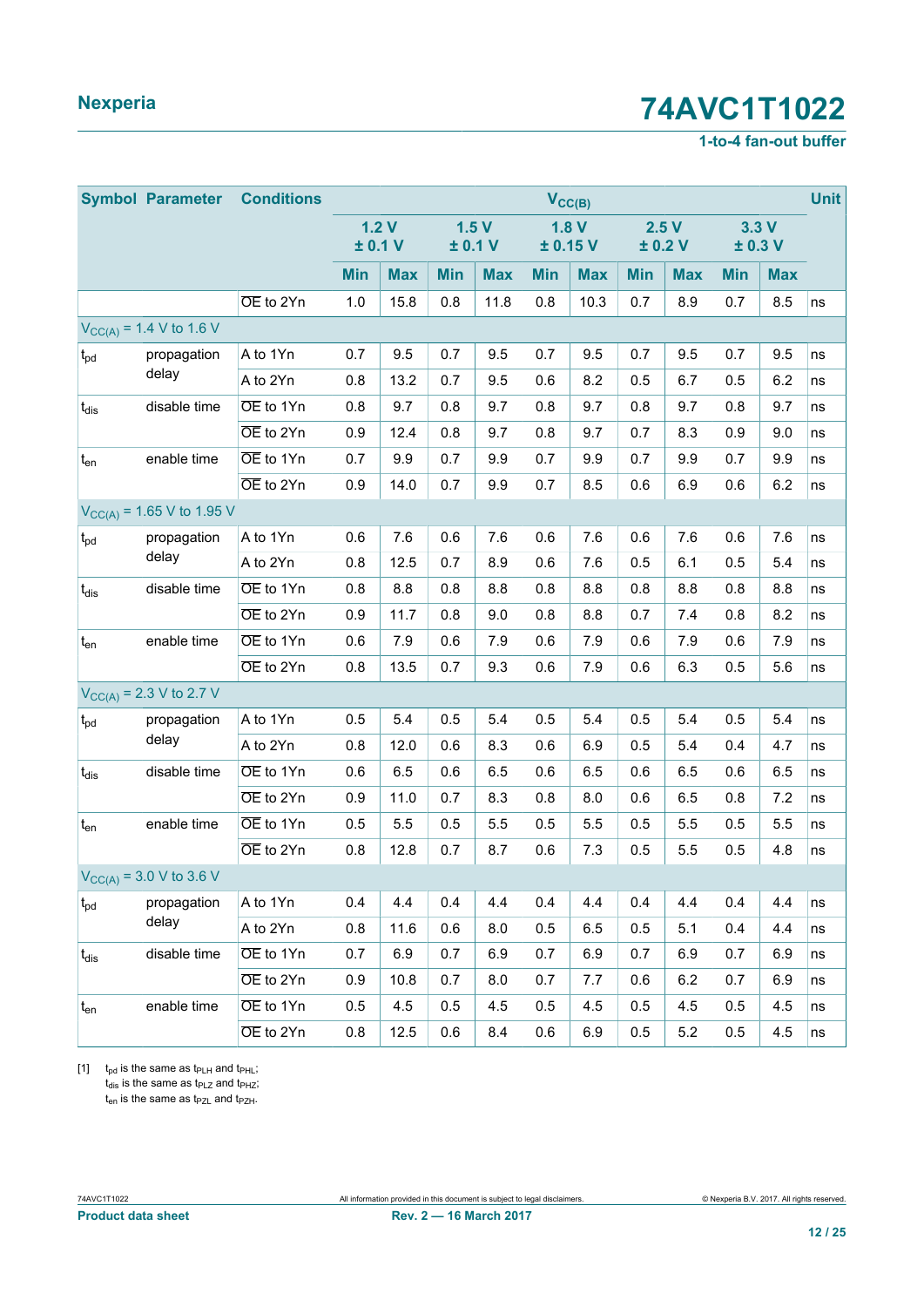#### **1-to-4 fan-out buffer**

## **Table 15. Dynamic characteristics for temperature range -40 °C to +125 °C [\[1\]](#page-13-2)**

*Voltages are referenced to GND (ground = 0 V); for test circuit, see* [Figure 6](#page-14-0)*; for waveforms, see* [Figure 4](#page-13-0) *and* [Figure 5](#page-13-1)*.*

|                   | <b>Symbol Parameter</b>        | <b>Conditions</b>      |            |                 |            |                 |            | $V_{CC(B)}$      |            |                 |            |               | <b>Unit</b> |
|-------------------|--------------------------------|------------------------|------------|-----------------|------------|-----------------|------------|------------------|------------|-----------------|------------|---------------|-------------|
|                   |                                |                        |            | 1.2V<br>± 0.1 V |            | 1.5V<br>± 0.1 V |            | 1.8V<br>± 0.15 V |            | 2.5V<br>± 0.2 V |            | 3.3V<br>±0.3V |             |
|                   |                                |                        | <b>Min</b> | <b>Max</b>      | <b>Min</b> | <b>Max</b>      | <b>Min</b> | <b>Max</b>       | <b>Min</b> | <b>Max</b>      | <b>Min</b> | <b>Max</b>    |             |
|                   | $V_{CC(A)} = 1.1 V$ to 1.3 V   |                        |            |                 |            |                 |            |                  |            |                 |            |               |             |
| $t_{pd}$          | propagation                    | A to 1Yn               | 0.9        | 15.7            | 0.9        | 15.7            | 0.9        | 15.7             | 0.9        | 15.7            | 0.9        | 15.7          | ns          |
|                   | delay                          | A to 2Yn               | 0.9        | 15.7            | 0.8        | 12.1            | 0.7        | 10.8             | 0.6        | 9.7             | 0.6        | 9.3           | ns          |
| $t_{dis}$         | disable time                   | OE to 1Yn              | 1.0        | 16.5            | 1.0        | 16.5            | 1.0        | 16.5             | 1.0        | 16.5            | 1.0        | 16.5          | ns          |
|                   |                                | OE to 2Yn              | 1.0        | 16.5            | 0.9        | 13.8            | 0.9        | 13.7             | 0.8        | 12.3            | 1.0        | 13.1          | ns          |
| $t_{en}$          | enable time                    | OE to 1Yn              | 1.0        | 16.9            | 1.0        | 16.9            | 1.0        | 16.9             | 1.0        | 16.9            | 1.0        | 16.9          | ns          |
|                   |                                | OE to 2Yn              | 1.0        | 16.9            | 0.8        | 12.9            | 0.8        | 11.4             | 0.7        | 9.7             | 0.7        | 9.2           | ns          |
|                   | $V_{CC(A)} = 1.4 V$ to 1.6 V   |                        |            |                 |            |                 |            |                  |            |                 |            |               |             |
| $t_{\text{pd}}$   | propagation                    | A to 1Yn               | 0.7        | 10.4            | 0.7        | 10.4            | 0.7        | 10.4             | 0.7        | 10.4            | 0.7        | 10.4          | ns          |
|                   | delay                          | A to 2Yn               | 0.8        | 14.1            | 0.7        | 10.4            | 0.6        | 9.0              | 0.5        | 7.3             | 0.5        | 6.8           | ns          |
| $t_{dis}$         | disable time                   | OE to 1Yn              | 0.8        | 11.0            | 0.8        | 11.0            | 0.8        | 11.0             | 0.8        | 11.0            | 0.8        | 11.0          | ns          |
|                   |                                | OE to 2Yn              | 0.9        | 14.0            | 0.8        | 11.0            | 0.8        | 11.0             | 0.7        | 9.5             | 0.9        | 10.2          | ns          |
| $t_{en}$          | enable time                    | OE to 1Yn              | 0.7        | 10.9            | 0.7        | 10.9            | 0.7        | 10.9             | 0.7        | 10.9            | 0.7        | 10.9          | ns          |
|                   |                                | $\overline{OE}$ to 2Yn | 0.9        | 15.1            | 0.7        | 10.9            | 0.7        | 9.3              | 0.6        | 7.6             | 0.6        | 6.8           | ns          |
|                   | $V_{CC(A)} = 1.65$ V to 1.95 V |                        |            |                 |            |                 |            |                  |            |                 |            |               |             |
| $t_{pd}$          | propagation                    | A to 1Yn               | 0.6        | 8.3             | 0.6        | 8.3             | $0.6\,$    | 8.3              | 0.6        | 8.3             | 0.6        | 8.3           | ns          |
|                   | delay                          | A to 2Yn               | 0.8        | 13.6            | 0.7        | 9.7             | 0.6        | 8.3              | 0.5        | 6.7             | 0.5        | 6.0           | ns          |
| $t_{dis}$         | disable time                   | OE to 1Yn              | 0.8        | 10.0            | 0.8        | 10.0            | 0.8        | 10.0             | 0.8        | 10.0            | 0.8        | 10.0          | ns          |
|                   |                                | $\overline{OE}$ to 2Yn | 0.9        | 13.4            | 0.8        | 10.2            | 0.8        | 10.0             | 0.7        | 8.4             | 0.8        | 9.2           | ns          |
| $t_{en}$          | enable time                    | OE to 1Yn              | 0.6        | 8.7             | 0.6        | 8.7             | 0.6        | 8.7              | 0.6        | 8.7             | 0.6        | 8.7           | ns          |
|                   |                                | OE to 2Yn              | 0.9        | 14.5            | 0.7        | 10.2            | 0.6        | 8.7              | 0.6        | 6.9             | 0.5        | 6.2           | ns          |
|                   | $V_{CC(A)} = 2.3 V$ to 2.7 V   |                        |            |                 |            |                 |            |                  |            |                 |            |               |             |
| $ t_{\text{pd}} $ | propagation                    | A to 1Yn               | 0.5        | 5.9             | 0.5        | 5.9             | 0.5        | 5.9              | 0.5        | $5.9\,$         | 0.5        | 5.9           | ns          |
|                   | delay                          | A to 2Yn               | 0.8        | 12.9            | 0.6        | 9.1             | 0.6        | 7.6              | 0.5        | 5.9             | 0.4        | 5.2           | ns          |
| $t_{dis}$         | disable time                   | OE to 1Yn              | 0.6        | 7.5             | 0.6        | 7.5             | 0.6        | 7.5              | 0.6        | 7.5             | 0.6        | 7.5           | ns          |
|                   |                                | $\overline{OE}$ to 2Yn | 0.9        | 12.5            | 0.7        | 9.4             | 0.8        | 9.1              | 0.6        | 7.5             | 0.8        | 8.2           | ns          |
| $t_{en}$          | enable time                    | OE to 1Yn              | 0.5        | 6.1             | 0.5        | 6.1             | 0.6        | 6.1              | 0.6        | 6.1             | 0.6        | 6.1           | ns          |
|                   |                                | OE to 2Yn              | 0.8        | 13.7            | 0.7        | 9.5             | 0.6        | 8.0              | 0.5        | 6.1             | 0.5        | 5.3           | ns          |
|                   | $V_{CC(A)} = 3.0 V$ to 3.6 V   |                        |            |                 |            |                 |            |                  |            |                 |            |               |             |
| $t_{\text{pd}}$   | propagation                    | A to 1Yn               | 0.4        | 4.9             | 0.4        | 4.9             | 0.4        | 4.9              | 0.4        | 4.9             | 0.4        | 4.9           | ns          |
|                   | delay                          | A to 2Yn               | 0.8        | 12.5            | 0.6        | 8.7             | 0.5        | 7.2              | 0.5        | 5.6             | 0.4        | 4.9           | ns          |
| $t_{dis}$         | disable time                   | OE to 1Yn              | 0.7        | 7.7             | 0.7        | 7.7             | 0.7        | 7.7              | 0.7        | 7.7             | 0.7        | 7.7           | ns          |

**Product data sheet Rev. 2 — 16 March 2017**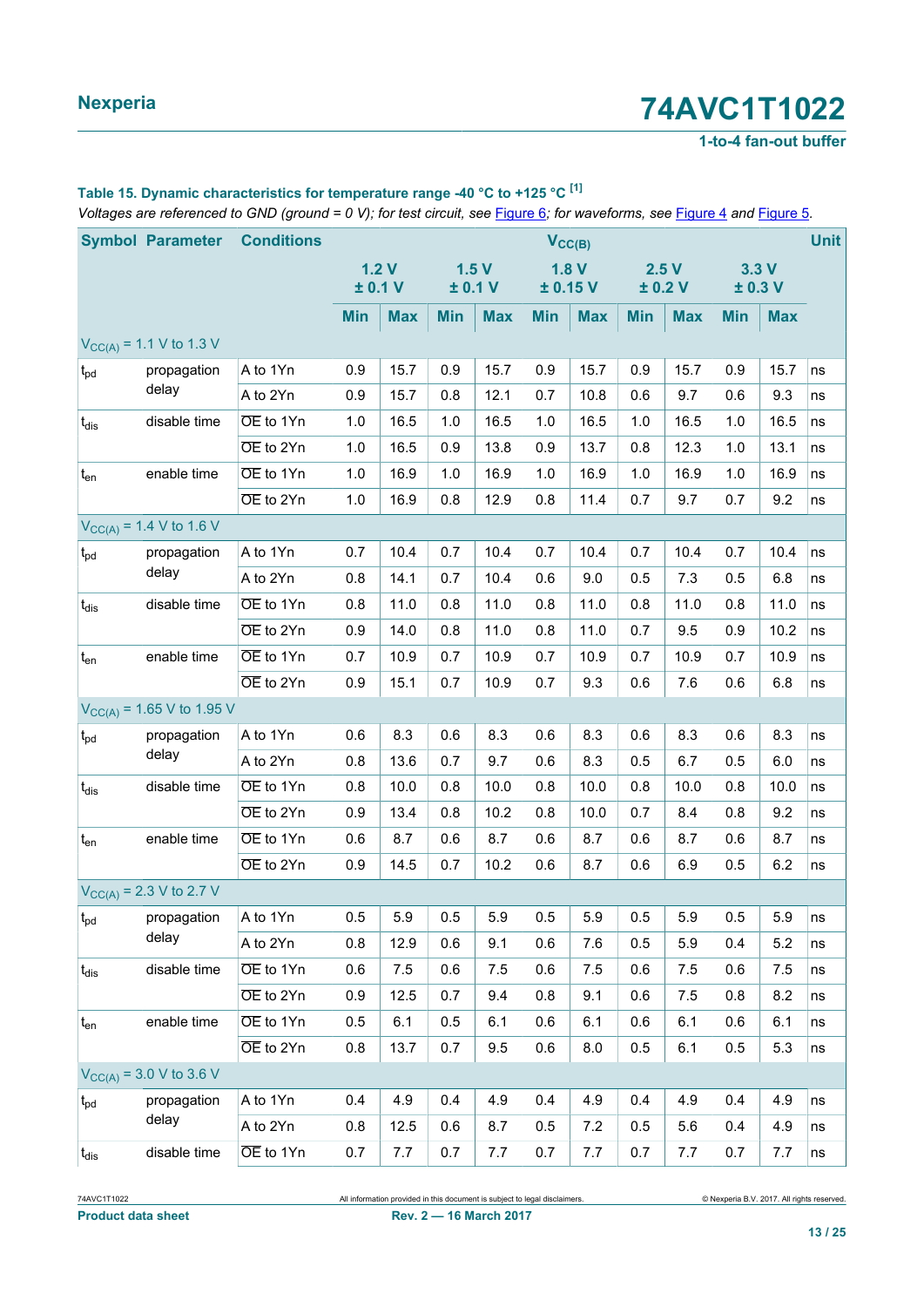#### **1-to-4 fan-out buffer**

<span id="page-13-2"></span>

|          | <b>Symbol Parameter</b> | <b>Conditions</b>      | $V_{\text{CC}(B)}$ |            |                 |            |                  |            |                 |            | <b>Unit</b>   |            |    |
|----------|-------------------------|------------------------|--------------------|------------|-----------------|------------|------------------|------------|-----------------|------------|---------------|------------|----|
|          |                         |                        | ± 0.1 V            | 1.2V       | 1.5V<br>± 0.1 V |            | 1.8V<br>± 0.15 V |            | 2.5V<br>± 0.2 V |            | 3.3V<br>±0.3V |            |    |
|          |                         |                        | <b>Min</b>         | <b>Max</b> | <b>Min</b>      | <b>Max</b> | <b>Min</b>       | <b>Max</b> | <b>Min</b>      | <b>Max</b> | <b>Min</b>    | <b>Max</b> |    |
|          |                         | OE to 2Yn              | 0.9                | 12.1       | 0.7             | 9.1        | 0.7              | 8.8        | 0.6             | 7.1        | 0.7           | 7.7        | ns |
| $t_{en}$ | enable time             | $\overline{OE}$ to 1Yn | 0.5                | 4.9        | 0.5             | 4.9        | 0.5              | 4.9        | 0.5             | 4.9        | 0.5           | 4.9        | ns |
|          |                         | ∣OE to 2Yn             | 0.8                | 13.4       | 0.6             | 9.2        | 0.6              | 7.6        | 0.5             | 5.7        | 0.5           | 4.9        | ns |

[1]  $t_{pd}$  is the same as  $t_{PLH}$  and  $t_{PHL}$ ;  $t_{dis}$  is the same as  $t_{PLZ}$  and  $t_{PHZ}$ ;

 $t_{en}$  is the same as  $t_{PZL}$  and  $t_{PZH}$ .

<span id="page-13-0"></span>

### <span id="page-13-3"></span>**11.1 Waveforms and test circuit**



Measurement points are given in [Table 16](#page-14-1).

 $V_{OL}$  and  $V_{OH}$  are typical output voltage levels that occur with the output load.

**Figure 4. The data input (A) to output (nYn) propagation delay times**

<span id="page-13-1"></span>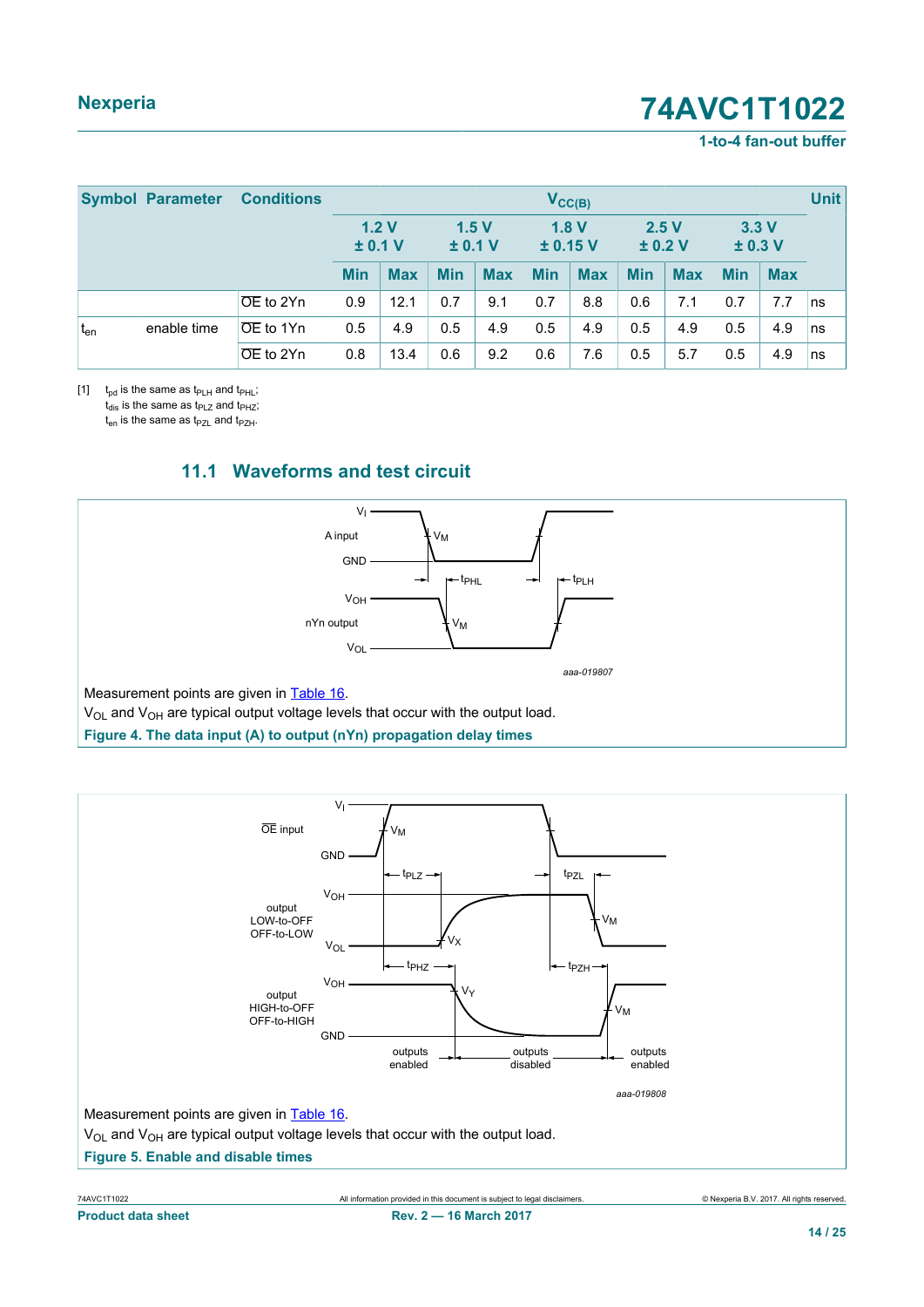**1-to-4 fan-out buffer**

<span id="page-14-4"></span><span id="page-14-2"></span><span id="page-14-1"></span>

| <b>Supply voltage</b>     | Input          | <b>Output</b>        |                         |                          |
|---------------------------|----------------|----------------------|-------------------------|--------------------------|
| $V_{CC(A)}$ , $V_{CC(B)}$ | V <sub>м</sub> | $V_M$ <sup>[1]</sup> | $V_{\mathsf{X}}$        |                          |
| 0.8 V to 1.6 V            | $0.5V_{CC(A)}$ | 0.5V <sub>CCO</sub>  | $V_{OL}$ + 0.1 V        | ∣V <sub>OH</sub> - 0.1 V |
| 1.65 V to 2.7 V           | $0.5V_{CC(A)}$ | 0.5V <sub>CCO</sub>  | $V_{\Omega I}$ + 0.15 V | $V_{\text{OH}}$ - 0.15 V |
| 3.0 V to 3.6 V            | $0.5V_{CC(A)}$ | $0.5V_{CCO}$         | $V_{OL}$ + 0.3 V        | $ V_{\rm OH}$ - 0.3 V    |

 $[1]$  V<sub>CCO</sub> is the supply voltage associated with the output port.

<span id="page-14-0"></span>

#### <span id="page-14-3"></span>**Table 17. Test data**

| <b>Supply voltage</b>     | Input       |                           | Load  |              | <b>VEXT</b>        |                                     |                                              |
|---------------------------|-------------|---------------------------|-------|--------------|--------------------|-------------------------------------|----------------------------------------------|
| $V_{CC(A)}$ , $V_{CC(B)}$ | Vı          | $\Delta t/\Delta V^{[1]}$ | $C_L$ | $R_{I}$      | <b>t</b> pLH, tpHL | t <sub>PZH</sub> , t <sub>PHZ</sub> | $t_{\sf PZL}$ , $t_{\sf PLZ}$ <sup>[2]</sup> |
| $\vert$ 0.8 V to 1.6 V    | $V_{CC(A)}$ | $\leq 1.0$ ns/V           | 15pF  | 2 k $\Omega$ | open               | <b>GND</b>                          | 2V <sub>CCO</sub>                            |
| 1.65 V to 2.7 V           | $V_{CC(A)}$ | $\leq 1.0$ ns/V           | 15pF  | 2 k $\Omega$ | open               | <b>GND</b>                          | 2V <sub>CCO</sub>                            |
| 3.0 V to 3.6 V            | $V_{CC(A)}$ | ≤ 1.0 ns/ $V$             | 15pF  | 2 k $\Omega$ | open               | <b>GND</b>                          | 2V <sub>CCO</sub>                            |

[1] dV/dt ≥ 1.0 V/ns<br>[2] V<sub>CCO</sub> is the supp

 $V_{\rm{CCO}}$  is the supply voltage associated with the output port.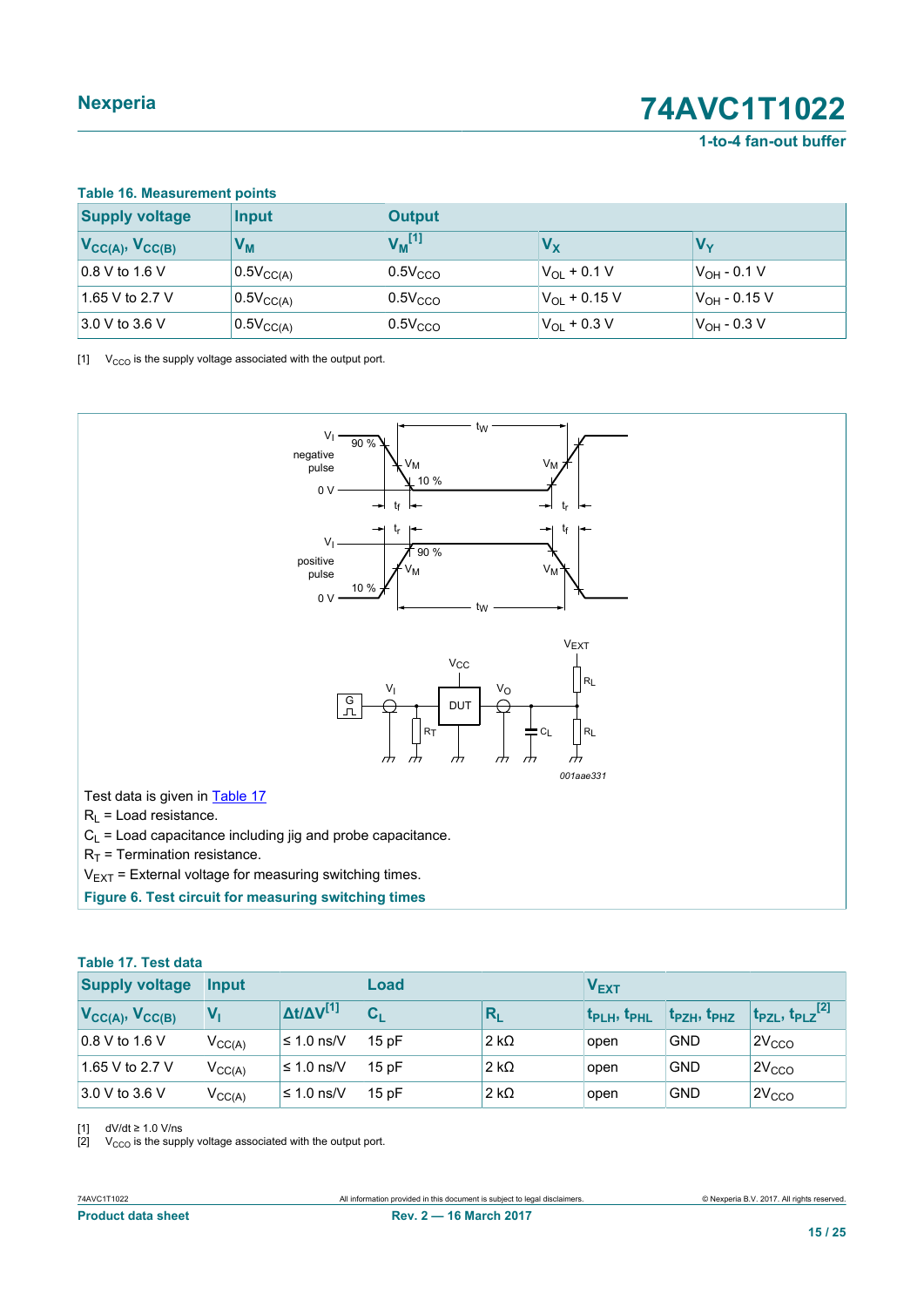**1-to-4 fan-out buffer**

<span id="page-15-0"></span>

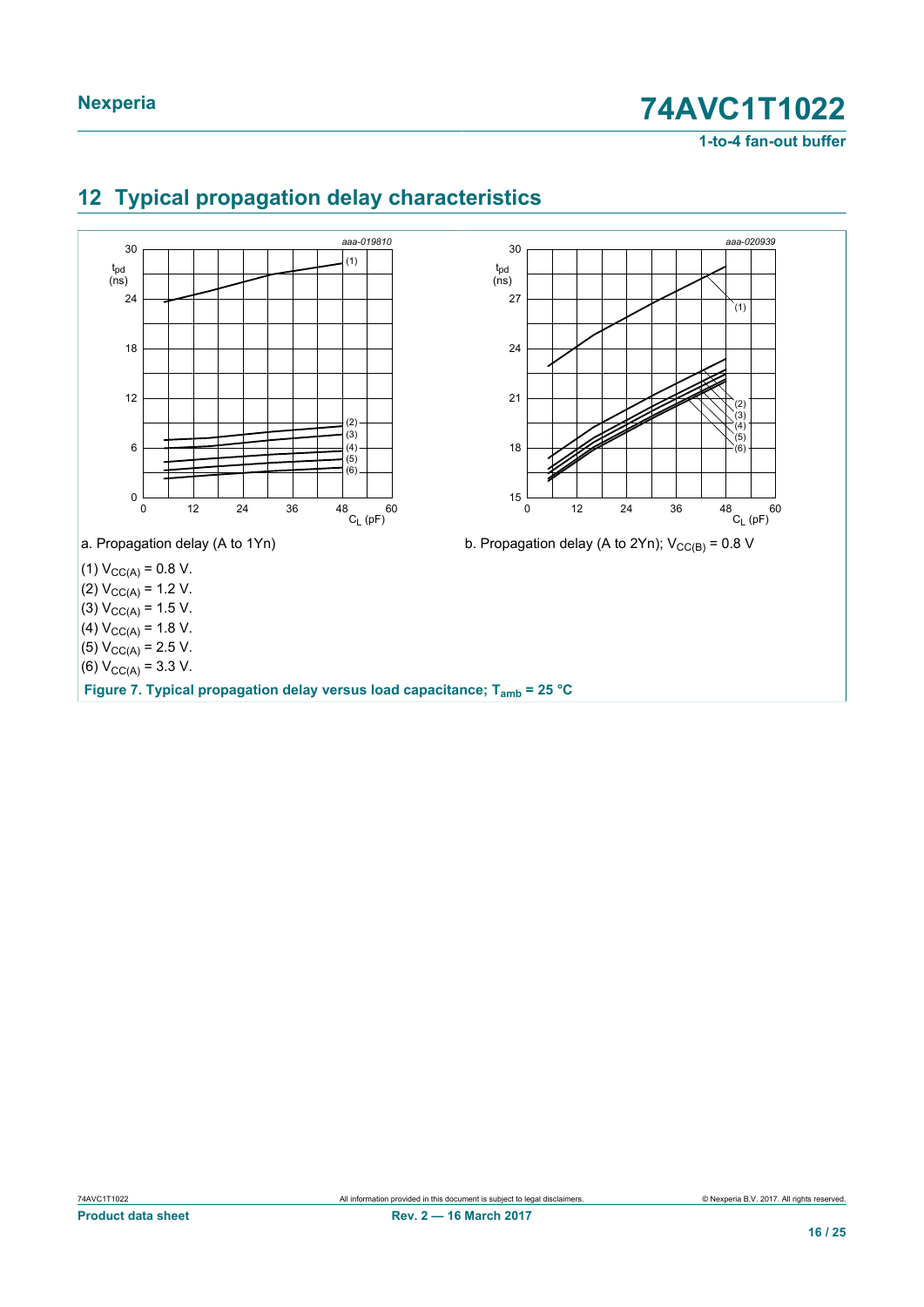#### **1-to-4 fan-out buffer**

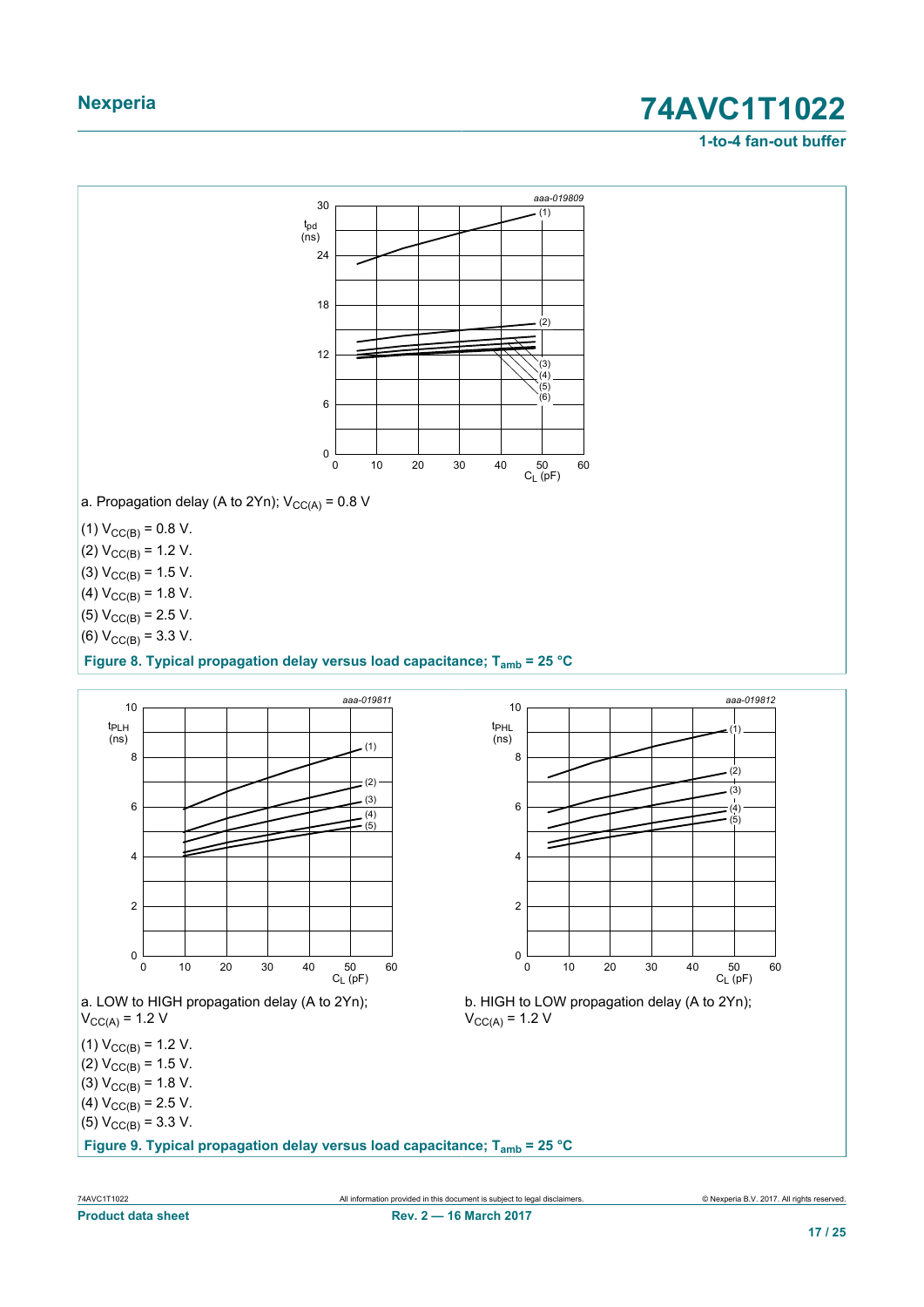#### **1-to-4 fan-out buffer**







c. LOW to HIGH propagation delay (A to 2Yn);  $V_{CC(A)} = 1.8 V$ 

(1)  $V_{CC(B)} = 1.2$  V.

(2)  $V_{CC(B)} = 1.5 V$ . (3)  $V_{CC(B)} = 1.8 V$ .

- (4)  $V_{CC(B)} = 2.5 V$ .
- (5)  $V_{CC(B)} = 3.3 V$ .

**Figure 10. Typical propagation delay versus load capacitance; Tamb = 25 °C**



b. HIGH to LOW propagation delay (A to 2Yn);  $V_{CC(A)} = 1.5 V$ 



d. HIGH to LOW propagation delay (A to 2Yn);  $V_{CC(A)} = 1.8 V$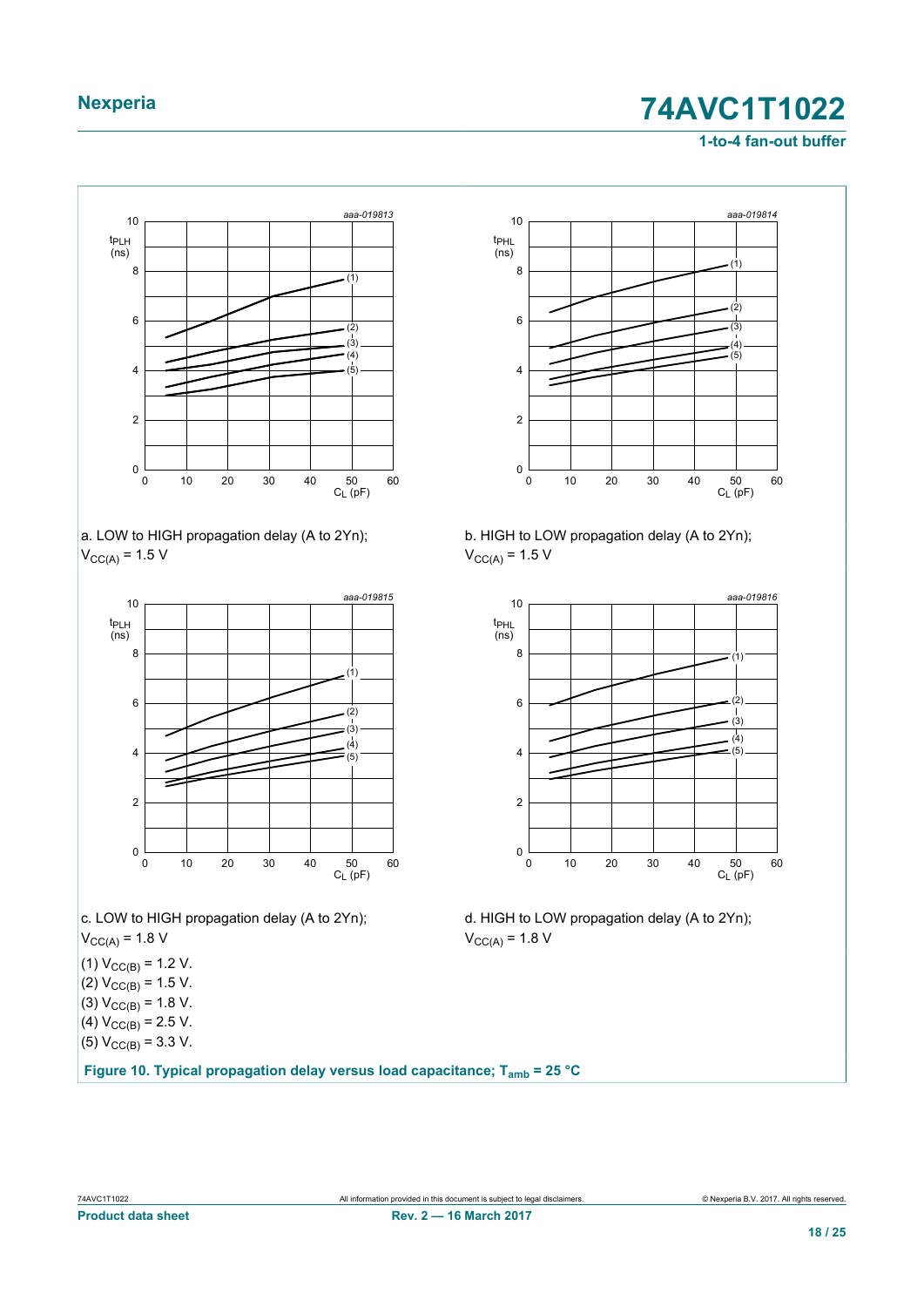#### **1-to-4 fan-out buffer**



a. LOW to HIGH propagation delay (A to 2Yn);  $V_{CC(A)} = 2.5 V$ 



c. LOW to HIGH propagation delay (A to 2Yn);  $V_{\text{CC(A)}} = 3.3 \text{ V}$ 

(1)  $V_{CC(B)} = 1.2$  V.

(2)  $V_{CC(B)} = 1.5 V$ . (3)  $V_{CC(B)} = 1.8 V$ .

- (4)  $V_{CC(B)} = 2.5 V$ .
- (5)  $V_{CC(B)} = 3.3 V$ .

**Figure 11. Typical propagation delay versus load capacitance; Tamb = 25 °C**



b. HIGH to LOW propagation delay (A to 2Yn);  $V_{CC(A)} = 2.5 V$ 



d. HIGH to LOW propagation delay (A to 2Yn);  $V_{\text{CC(A)}} = 3.3 \text{ V}$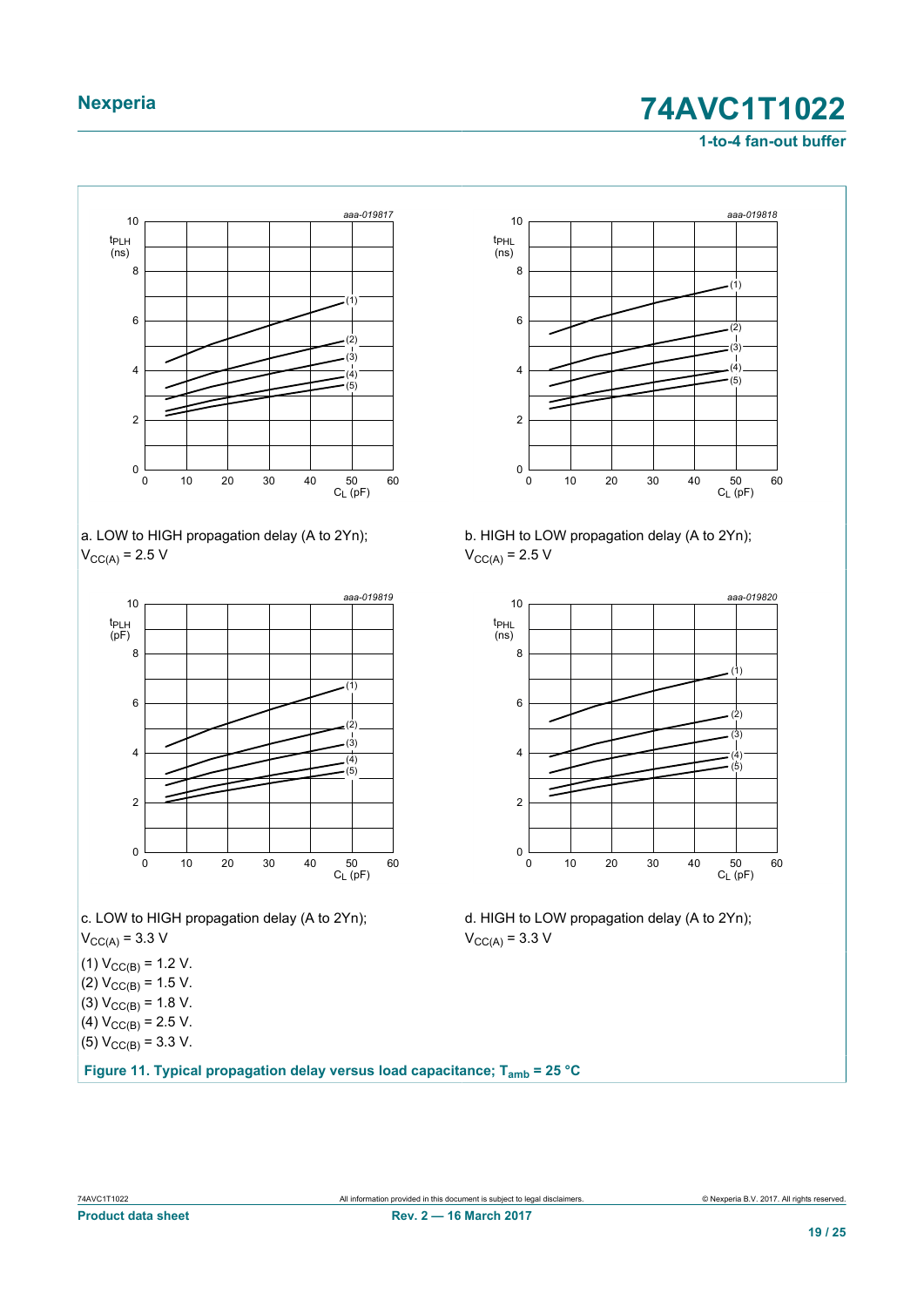**1-to-4 fan-out buffer**

# <span id="page-19-0"></span>**13 Package outline**

|              | TSSOP10: plastic thin shrink small outline package; 10 leads; body width 3 mm |              |                |                       |              |              |            |                                                                                                                                                                |                |                |      |                                        |                                           |                   |                         |                 |                            | SOT552-1 |
|--------------|-------------------------------------------------------------------------------|--------------|----------------|-----------------------|--------------|--------------|------------|----------------------------------------------------------------------------------------------------------------------------------------------------------------|----------------|----------------|------|----------------------------------------|-------------------------------------------|-------------------|-------------------------|-----------------|----------------------------|----------|
|              |                                                                               |              | $\boxed{1}$ y  | D                     |              |              |            |                                                                                                                                                                |                |                |      | Е<br>$\mathbb{I}$<br>${\sf H}_{\sf E}$ |                                           | Α                 | $\overline{\mathsf{X}}$ | $= v \otimes A$ |                            |          |
|              |                                                                               |              | 10<br>1        | Ζ<br>pin 1 index<br>е |              | 6<br>5       |            |                                                                                                                                                                | A <sub>2</sub> | $A_1$          |      | detail X                               | $\downarrow_{\leftarrow L_p \rightarrow}$ | $(A_3)$           | $\overline{10}$         |                 |                            |          |
|              | DIMENSIONS (mm are the original dimensions)                                   |              |                |                       |              | 0            |            |                                                                                                                                                                | 2.5<br>scale   |                |      | 5 mm                                   |                                           |                   |                         |                 |                            |          |
| <b>UNIT</b>  | Α<br>max.                                                                     | $A_1$        | A <sub>2</sub> | A <sub>3</sub>        | $b_p$        | c            | $D^{(1)}$  | $\mathsf{E}^{(2)}$                                                                                                                                             | е              | $H_E$          | L.   | $L_{\bf p}$                            | $\mathbf v$                               | W                 | y                       | $Z^{(1)}$       | θ                          |          |
|              | 1.1                                                                           | 0.15<br>0.05 | 0.95<br>0.80   | 0.25                  | 0.30<br>0.15 | 0.23<br>0.15 | 3.1<br>2.9 | 3.1<br>2.9                                                                                                                                                     | 0.5            | $5.0\,$<br>4.8 | 0.95 | 0.7<br>0.4                             | 0.1                                       | 0.1               | 0.1                     | 0.67<br>0.34    | $6^{\circ}$<br>$0^{\circ}$ |          |
| mm           |                                                                               |              |                |                       |              |              |            | 1. Plastic or metal protrusions of 0.15 mm maximum per side are not included.<br>2. Plastic or metal protrusions of 0.25 mm maximum per side are not included. |                |                |      |                                        |                                           |                   |                         |                 |                            |          |
| <b>Notes</b> | <b>OUTLINE</b>                                                                |              |                |                       |              |              |            | <b>REFERENCES</b>                                                                                                                                              |                |                |      |                                        |                                           | <b>EUROPEAN</b>   |                         |                 | <b>ISSUE DATE</b>          |          |
|              | <b>VERSION</b><br>SOT552-1                                                    |              |                | IEC                   |              | <b>JEDEC</b> |            |                                                                                                                                                                | <b>JEITA</b>   |                |      |                                        |                                           | <b>PROJECTION</b> | ⊕                       |                 | $-99-07-29-$               |          |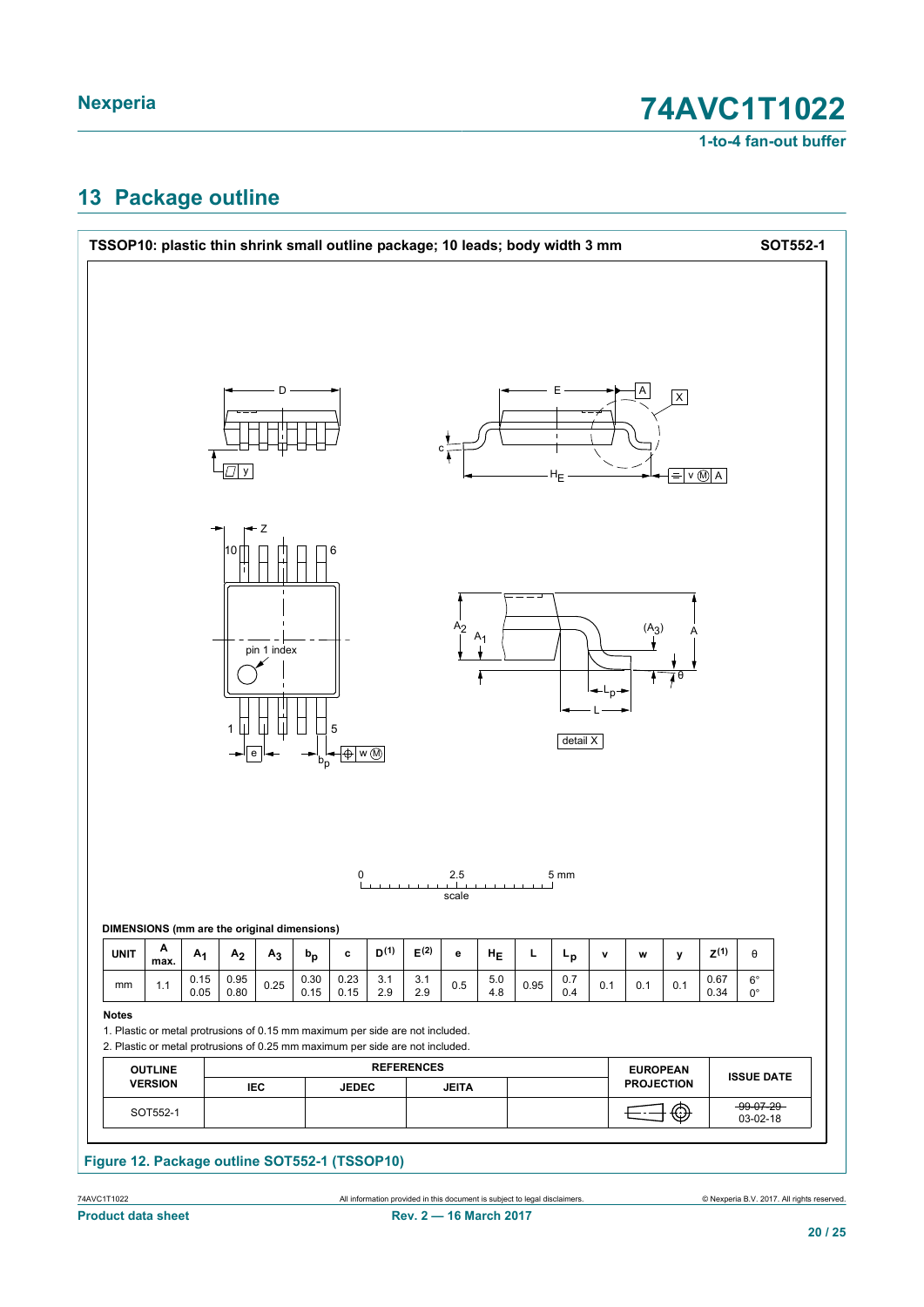**1-to-4 fan-out buffer**

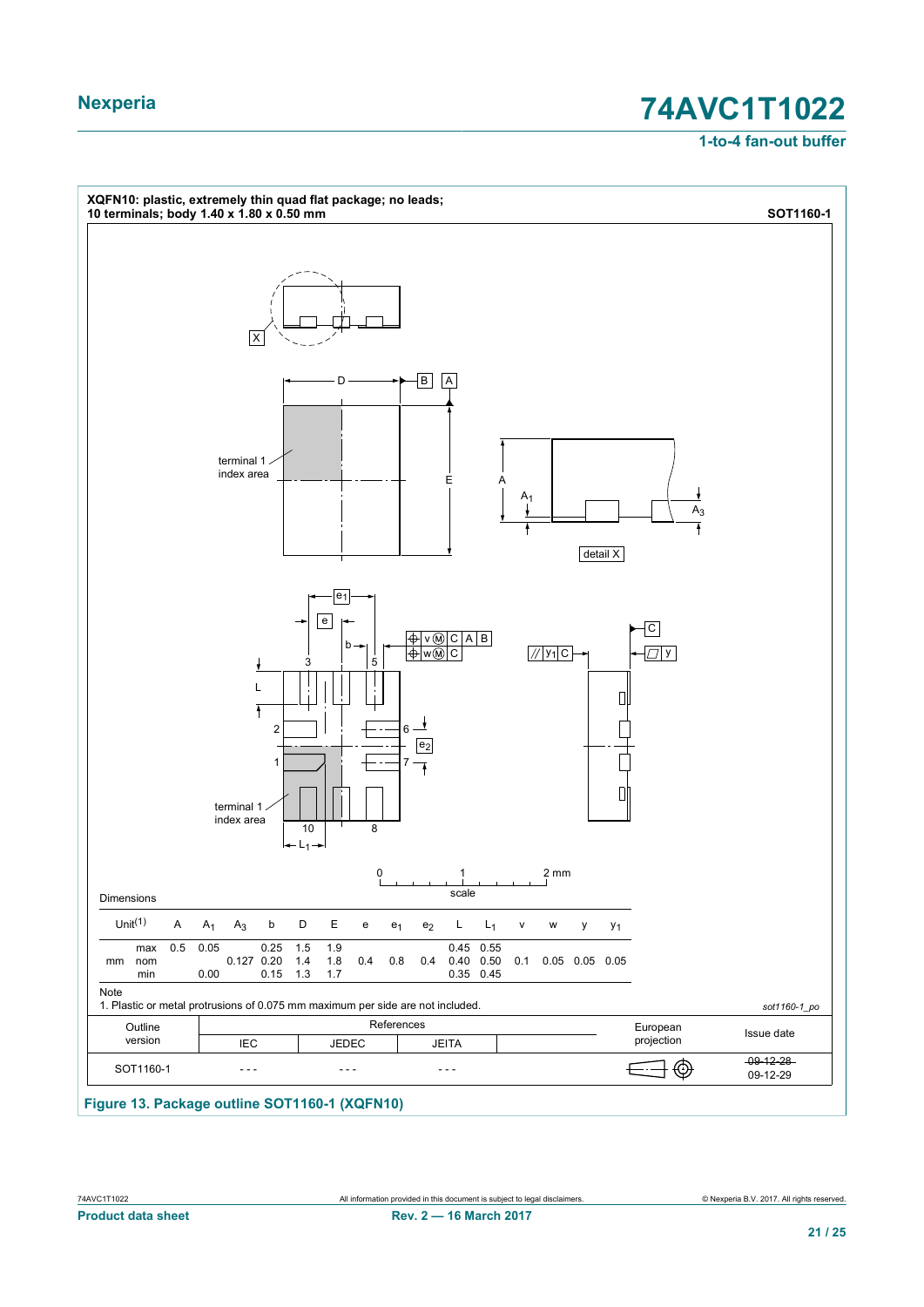## <span id="page-21-0"></span>**14 Abbreviations**

| <b>Table 18. Abbreviations</b> |                             |
|--------------------------------|-----------------------------|
| <b>Acronym</b>                 | <b>Description</b>          |
| <b>CDM</b>                     | <b>Charged Device Model</b> |
| <b>DUT</b>                     | Device Under Test           |
| <b>ESD</b>                     | ElectroStatic Discharge     |
| <b>HBM</b>                     | Human Body Model            |

## <span id="page-21-1"></span>**15 Revision history**

#### **Table 19. Revision history**

| <b>Document ID</b> | Release date | <b>Data sheet status</b> | <b>Change notice</b>                                                       | <b>Supersedes</b>                                                                               |
|--------------------|--------------|--------------------------|----------------------------------------------------------------------------|-------------------------------------------------------------------------------------------------|
| 74AVC1T1022 v.2    | 20170316     | Product data sheet       |                                                                            | 74AVC1T1022 v.1                                                                                 |
| Modifications:     | Nexperia.    |                          | • Legal texts have been adapted to the new company name where appropriate. | The format of this data sheet has been redesigned to comply with the new identity guidelines of |
| 74AVC1T1022 v.1    | 20151207     | Product data sheet       |                                                                            |                                                                                                 |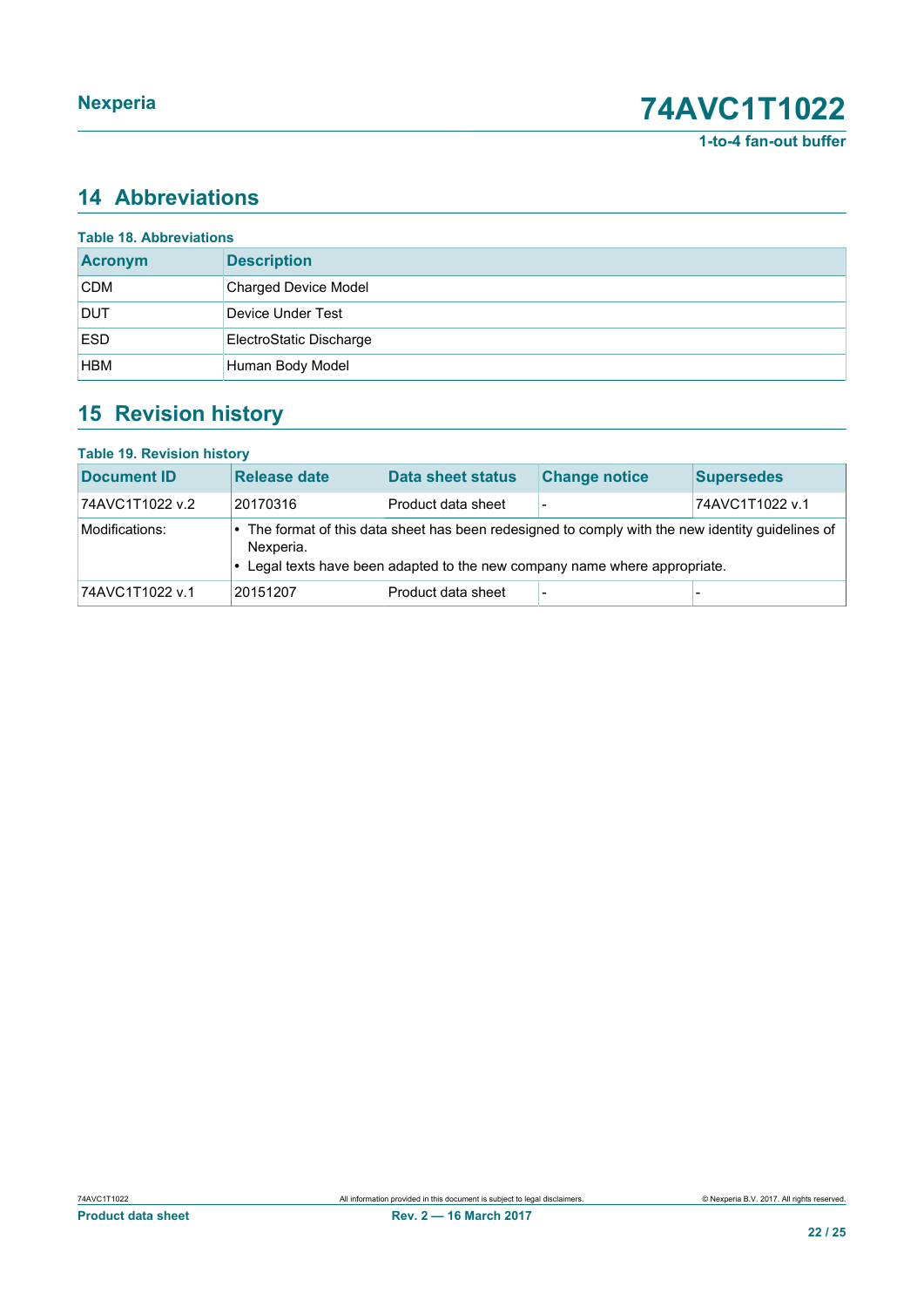## <span id="page-22-0"></span>**16 Legal information**

#### **16.1 Data sheet status**

| Document status <sup>[1][2]</sup> | Product status <sup>[3]</sup> | <b>Definition</b>                                                                        |
|-----------------------------------|-------------------------------|------------------------------------------------------------------------------------------|
| Objective [short] data sheet      | Development                   | This document contains data from the objective specification for product<br>development. |
| Preliminary [short] data sheet    | Qualification                 | This document contains data from the preliminary specification.                          |
| Product [short] data sheet        | Production                    | This document contains the product specification.                                        |

[1] Please consult the most recently issued document before initiating or completing a design.

[2] The term 'short data sheet' is explained in section "Definitions".<br>[3] The product status of device(s) described in this document may [3] The product status of device(s) described in this document may have changed since this document was published and may differ in case of multiple devices. The latest product status information is available on the Internet at URL http://www.nexperia.com.

#### **16.2 Definitions**

**Draft** — The document is a draft version only. The content is still under internal review and subject to formal approval, which may result in modifications or additions. Nexperia does not give any representations or warranties as to the accuracy or completeness of information included herein and shall have no liability for the consequences of use of such information.

**Short data sheet** — A short data sheet is an extract from a full data sheet with the same product type number(s) and title. A short data sheet is intended for quick reference only and should not be relied upon to contain detailed and full information. For detailed and full information see the relevant full data sheet, which is available on request via the local Nexperia sales office. In case of any inconsistency or conflict with the short data sheet, the full data sheet shall prevail.

**Product specification** — The information and data provided in a Product data sheet shall define the specification of the product as agreed between Nexperia and its customer, unless Nexperia and customer have explicitly agreed otherwise in writing. In no event however, shall an agreement be valid in which the Nexperia product is deemed to offer functions and qualities beyond those described in the Product data sheet.

#### **16.3 Disclaimers**

**Limited warranty and liability** — Information in this document is believed to be accurate and reliable. However, Nexperia does not give any representations or warranties, expressed or implied, as to the accuracy or completeness of such information and shall have no liability for the consequences of use of such information. Nexperia takes no responsibility for the content in this document if provided by an information source outside of Nexperia. In no event shall Nexperia be liable for any indirect, incidental, punitive, special or consequential damages (including - without limitation lost profits, lost savings, business interruption, costs related to the removal or replacement of any products or rework charges) whether or not such damages are based on tort (including negligence), warranty, breach of contract or any other legal theory. Notwithstanding any damages that customer might incur for any reason whatsoever, Nexperia's aggregate and cumulative liability towards customer for the products described herein shall be limited in accordance with the Terms and conditions of commercial sale of Nexperia.

**Right to make changes** — Nexperia reserves the right to make changes to information published in this document, including without limitation specifications and product descriptions, at any time and without notice. This document supersedes and replaces all information supplied prior to the publication hereof.

**Suitability for use** — Nexperia products are not designed, authorized or warranted to be suitable for use in life support, life-critical or safety-critical systems or equipment, nor in applications where failure or malfunction of an Nexperia product can reasonably be expected to result in personal injury, death or severe property or environmental damage. Nexperia and its suppliers accept no liability for inclusion and/or use of Nexperia products in such equipment or applications and therefore such inclusion and/or use is at the customer's own risk.

**Applications** — Applications that are described herein for any of these products are for illustrative purposes only. Nexperia makes no representation or warranty that such applications will be suitable for the specified use without further testing or modification. Customers are responsible for the design and operation of their applications and products using Nexperia products, and Nexperia accepts no liability for any assistance with applications or customer product design. It is customer's sole responsibility to determine whether the Nexperia product is suitable and fit for the customer's applications and products planned, as well as for the planned application and use of customer's third party customer(s). Customers should provide appropriate design and operating safeguards to minimize the risks associated with their applications and products. Nexperia does not accept any liability related to any default, damage, costs or problem which is based on any weakness or default in the customer's applications or products, or the application or use by customer's third party customer(s). Customer is responsible for doing all necessary testing for the customer's applications and products using Nexperia products in order to avoid a default of the applications and the products or of the application or use by customer's third party customer(s). Nexperia does not accept any liability in this respect.

**Limiting values** — Stress above one or more limiting values (as defined in the Absolute Maximum Ratings System of IEC 60134) will cause permanent damage to the device. Limiting values are stress ratings only and (proper) operation of the device at these or any other conditions above those given in the Recommended operating conditions section (if present) or the Characteristics sections of this document is not warranted. Constant or repeated exposure to limiting values will permanently and irreversibly affect the quality and reliability of the device.

**Terms and conditions of commercial sale** — Nexperia products are sold subject to the general terms and conditions of commercial sale, as published at http://www.nexperia.com/profile/terms, unless otherwise agreed in a valid written individual agreement. In case an individual agreement is concluded only the terms and conditions of the respective agreement shall apply. Nexperia hereby expressly objects to applying the customer's general terms and conditions with regard to the purchase of Nexperia products by customer.

**No offer to sell or license** — Nothing in this document may be interpreted or construed as an offer to sell products that is open for acceptance or the grant, conveyance or implication of any license under any copyrights, patents or other industrial or intellectual property rights.

**Export control** — This document as well as the item(s) described herein may be subject to export control regulations. Export might require a prior authorization from competent authorities.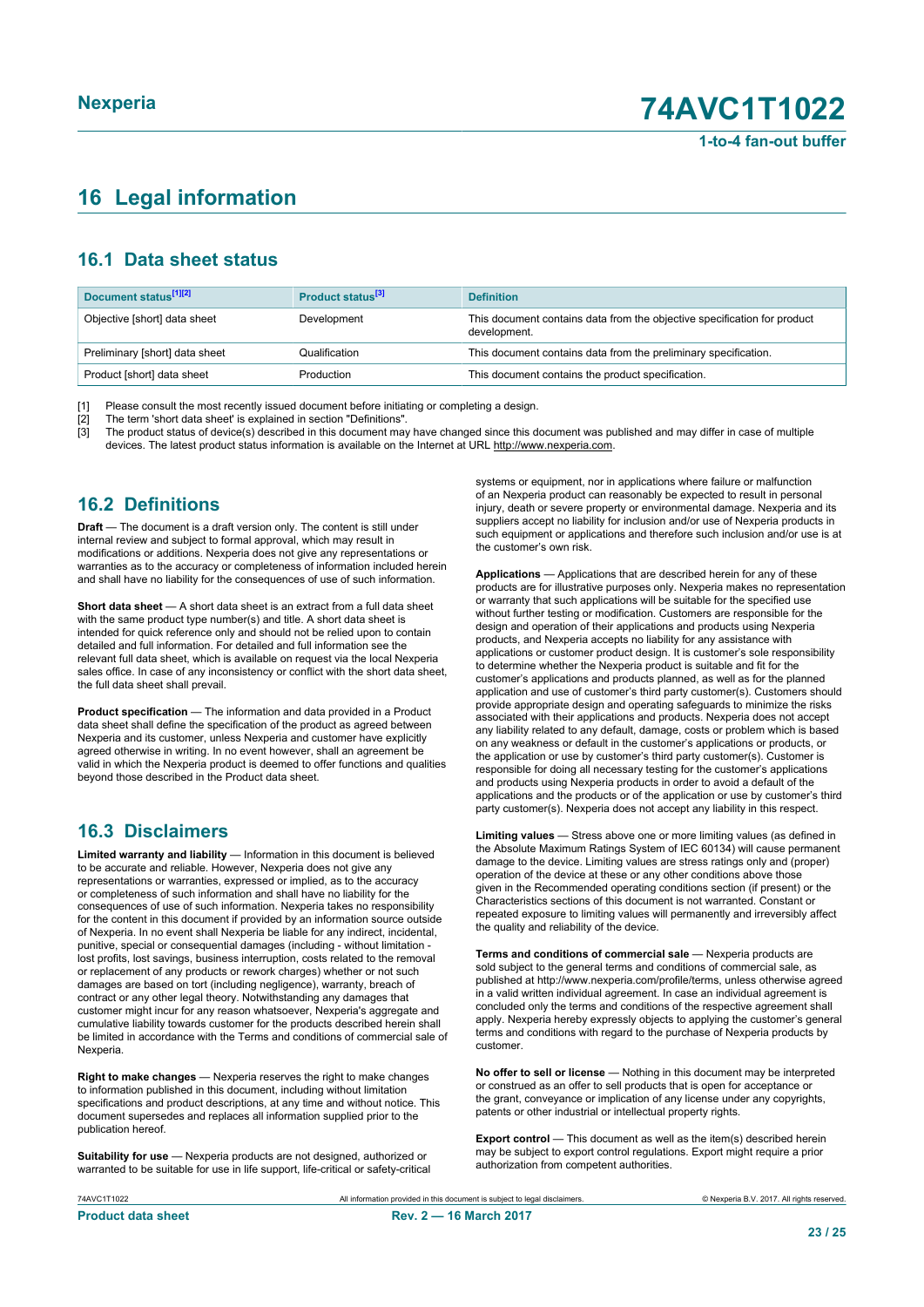#### **1-to-4 fan-out buffer**

**Non-automotive qualified products** — Unless this data sheet expressly states that this specific Nexperia product is automotive qualified, the product is not suitable for automotive use. It is neither qualified nor tested in accordance with automotive testing or application requirements. Nexperia accepts no liability for inclusion and/or use of non-automotive qualified products in automotive equipment or applications. In the event that customer uses the product for design-in and use in automotive applications to automotive specifications and standards, customer (a) shall use the product without Nexperia's warranty of the product for such automotive applications, use and specifications, and (b) whenever customer uses the product for automotive applications beyond Nexperia's specifications such use shall be solely at customer's own risk, and (c) customer fully indemnifies Nexperia for any liability, damages or failed product claims resulting from customer

design and use of the product for automotive applications beyond Nexperia's standard warranty and Nexperia's product specifications.

**Translations** — A non-English (translated) version of a document is for reference only. The English version shall prevail in case of any discrepancy between the translated and English versions.

#### **16.4 Trademarks**

Notice: All referenced brands, product names, service names and trademarks are the property of their respective owners.